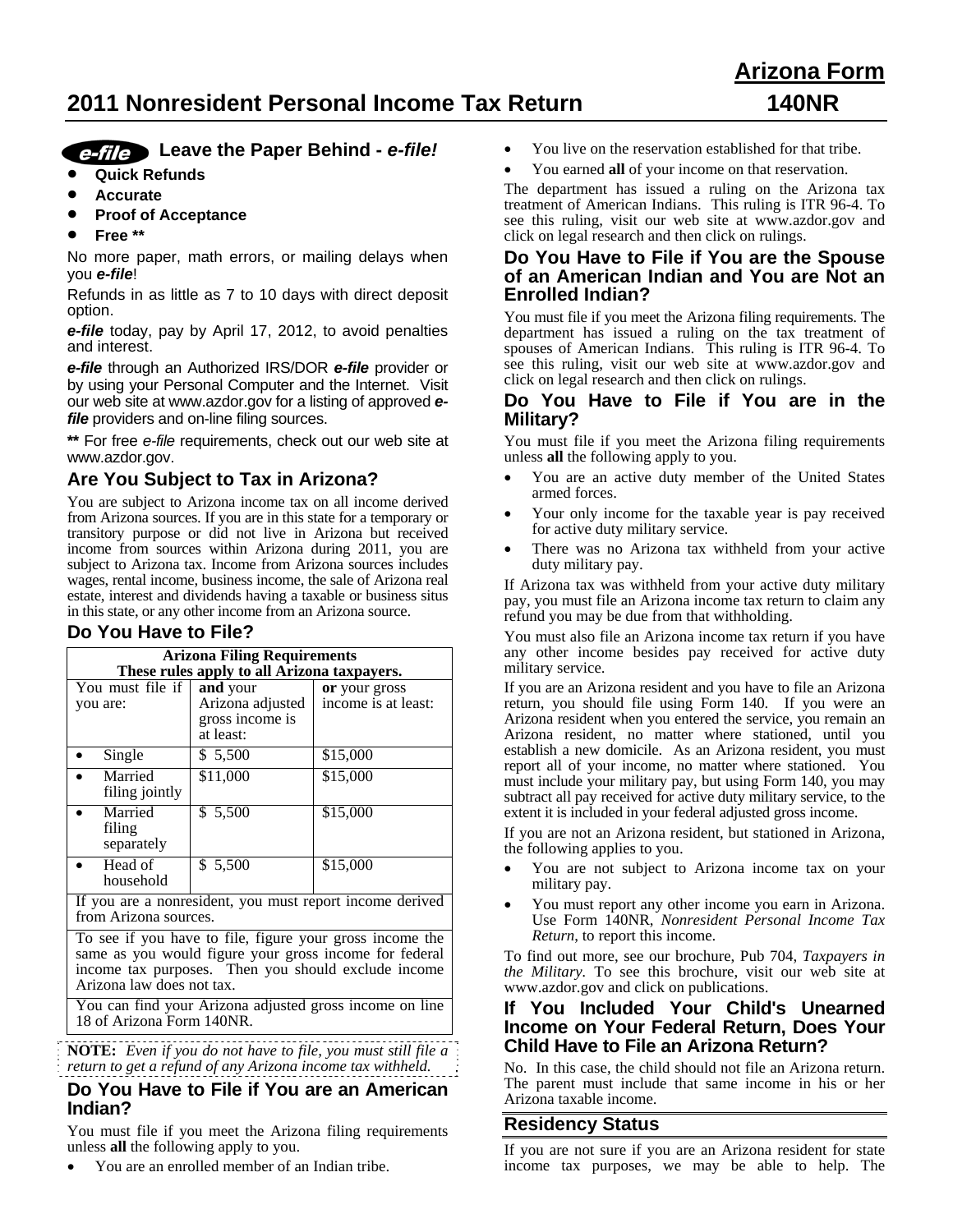department has issued a procedure on determining residency status. This procedure is ITP 92-1. To see this procedure, visit our web site at www.azdor.gov and click on legal research and then click on procedures.

## **Residents**

You are a resident of Arizona if your domicile is in Arizona. Domicile is the place where you have your permanent home. It is where you intend to return if you are living or working temporarily in another state or country. If you leave Arizona for a temporary period, you are still an Arizona resident while gone. A resident is subject to tax on all income no matter where the resident earns the income.

If you are a full year resident, you must file Form 140, Form 140A, or Form 140EZ.

# **Part-Year Residents**

If you are a part-year resident, you must file Form 140PY, *Part-Year Resident Personal Income Tax Return*.

You are a part-year resident if you did either of the following during 2011.

- You moved into Arizona with the intent of becoming a resident.
- You moved out of Arizona with the intent of giving up your Arizona residency.

## **Nonresidents**

If you are a nonresident, you must file Form 140NR, *Nonresident Personal Income Tax Return.*

## **What if a Taxpayer Died?**

If a taxpayer died before filing a return for 2011, the taxpayer's spouse or personal representative may have to file and sign a return for that taxpayer. A personal representative can be an executor, administrator, or anyone who is in charge of the deceased taxpayer's property.

If the deceased taxpayer did not have to file a return but had tax withheld, a return must be filed to get a refund.

The person who files the return should use the form the taxpayer would have used. **If the department mailed the taxpayer a booklet, do not use the label.** The person who files the return should print the word "deceased" after the decedent's name in the address section of the form. Also enter the date of death after the decedent's name.

If your spouse died in 2011 and you did not remarry in 2011, or if your spouse died in 2012 before filing a return for 2011, you may file a joint return. If your spouse died in 2011, the joint return should show your spouse's 2011 income before death, and your income for all of 2011. If your spouse died in 2012, before filing the 2011 return, the joint return should show all of your income and all of your spouse's income for 2011. Print "Filing as surviving spouse" in the area where you sign the return. If someone else is the personal representative, he or she must also sign the return.

# **Are any Other Returns Required?**

You may also have to file a fiduciary income tax return (Form 141AZ). For details about filing a fiduciary income tax return, call the department at (602) 255-3381.

# **Claiming a Refund for a Deceased Taxpayer**

If you are claiming a refund for a deceased taxpayer, you **must** complete Form 131, *Claim for Refund on Behalf of Deceased Taxpayer*. Attach this form to the **front** of the return.

# **What are the Filing Dates and Penalties?**

# **When Should You File?**

You have extra time to file and pay for 2011 because April 15, 2012 falls on a Sunday and April 16, 2012 is a legal holiday in Washington DC. This means that your 2011 calendar year tax return is due no later than midnight, April 17, 2012. File your return as soon as you can after January 1, but no later than April 17, 2012.

If you are a fiscal year filer, your return is due on the 15th day of the fourth month following the close of your fiscal year.

# **What if You Cannot File on Time?**

You may request an extension if you know you will not be able to file on time.

**NOTE:** *An extension does not extend the time to pay your income tax. For details, see the instructions for Arizona Form 204.* 

## **To get a filing extension, you can either:**

- 1. Apply for a state extension (Form 204). To apply for a state extension, file Arizona Form 204 by April 17. See Form 204 for details. You do not have to attach a copy of the extension to your return when you file, but make sure that you check box **82F** on page 1 of the return. If you must make a payment, use Arizona Form 204*,* or visit www.aztaxes.gov to make an electronic payment.
- 2. You may use your federal extension (federal Form 4868). File your Arizona return by the same due date. You do not have to attach a copy of your federal extension to your return, but make sure that you check box **82F** on page 1 of the return.

## **When Should You File if You are a Nonresident Alien?**

The due date for your Arizona return is not the same as the due date for your federal return. Your Arizona return is due by April 17 even though your federal return is due on June 15. If you want to file your Arizona return after April 17, you must ask for a filing extension. You must file this request by April 17. Arizona will allow up to a 6-month extension. This will allow you to file your return by October 15, 2012. See Form 204 for extension filing details.

If you have a federal 6-month extension, you can file your Arizona return under that extension. If you file using your federal extension, Arizona will also allow you an extra 6 months. Because we will allow only 6 months, the due date for your Arizona return is not the same as the due date for your federal return. In this case, your Arizona return will be due by October 15 even though your federal return will not be due until December 15. If you file your 2011 Arizona calendar year return after October 15, 2012, your return will be late.

If you are a fiscal year filer, your return is due on the 15th day of the fourth month following the close of your fiscal year.

# **What if You File or Pay Late?**

If you file or pay late, we will charge you interest and penalties on the amount you owe. If the U.S. Post Office postmarks your 2011 calendar year return by April 17, 2012, your return will not be late. You may also use certain private delivery services designated by the IRS to meet the "timely mailing as timely filed" rule.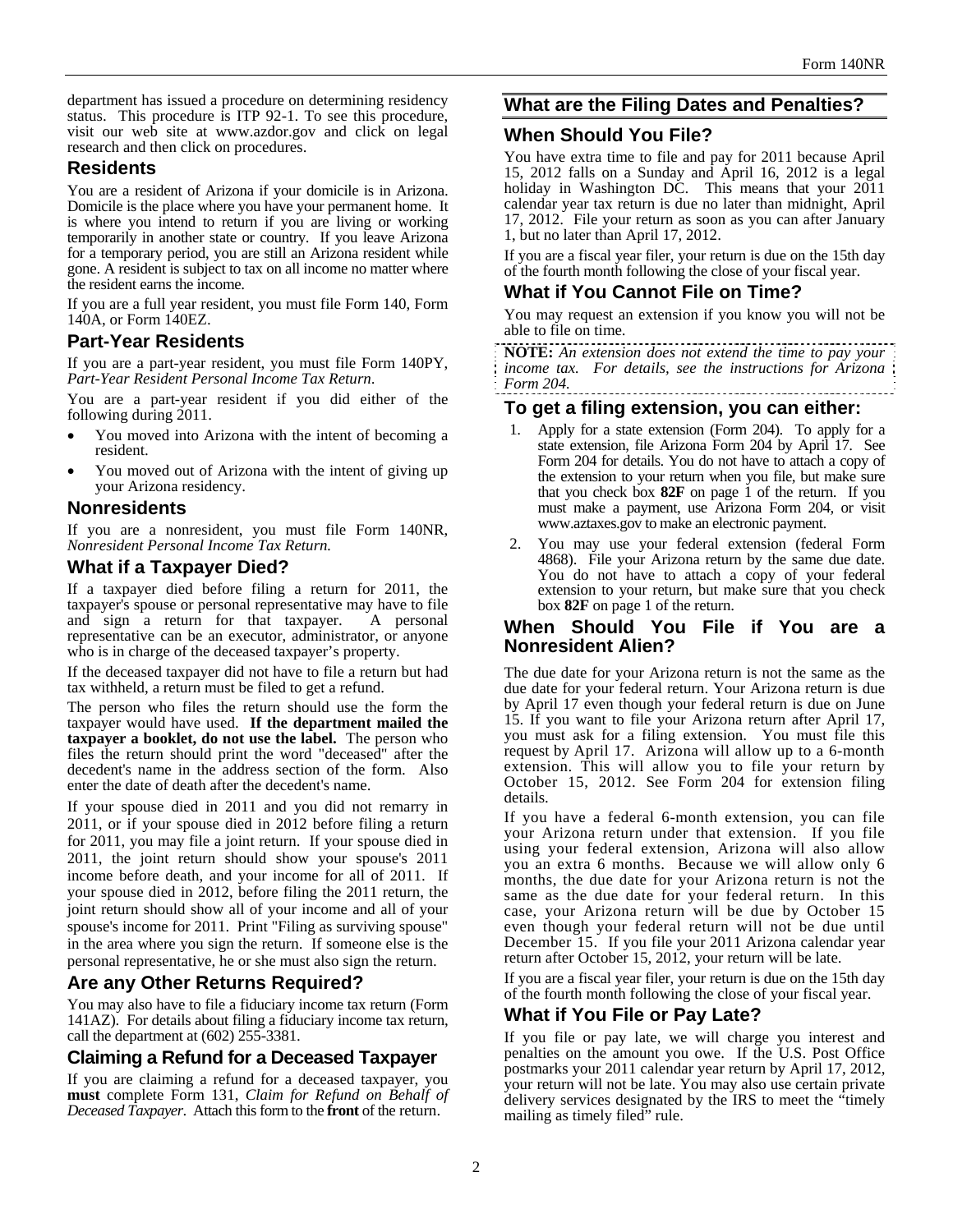# **Late Filing Penalty**

If you file late, we will charge you a late filing penalty. This penalty is 4½% of the tax required to be shown on the return for each month or fraction of a month the return is late. This penalty cannot exceed 25% of the tax found to be remaining due.

# **Late Payment Penalty**

If you pay your tax late, we will charge you a late payment penalty. This penalty is  $\frac{1}{2}$  of 1% (.005) of the amount shown as tax for each month or fraction of a month for which the failure continues. We charge this penalty from the original due date of the return until the date you pay the tax. This penalty cannot exceed a total of 10%.

# **Extension Underpayment Penalty**

If you file your return under an extension, you must pay 90% of the tax shown on your return by the return's original due date. If you do not pay this amount, we will charge you a penalty. This penalty is  $\frac{1}{2}$  of 1% (.005) of the tax not paid for each 30 day period or fraction of a 30 day period. We charge this penalty from the original due date of the return until the date you pay the tax. This penalty cannot exceed 25% of the unpaid tax. If we charge you the extension underpayment penalty, we will not charge you the late payment penalty under Arizona Revised Statutes section 42-1125.D.

**NOTE:** *If you are subject to two or more of the above penalties, the total cannot exceed 25%.* 

## **Interest**

We charge interest on any tax not paid by the due date. We will charge you interest even if you have an extension. If you have an extension, we will charge you interest from the original due date until the date you pay the tax. The Arizona interest rate is the same as the federal rate.

# **When Should You Amend a Return?**

If you need to make changes to your return once you have filed, you should file Form 140X, *Individual Amended Return*. You should file your amended return after your original return has processed. **Do not** file a new return for the year you are correcting. Generally, you have four years to amend a return to claim a refund.

If you amend your federal return for any year, you must also file an Arizona Form 140X for that year. You must file the Form 140X within 90 days of the final determination of the IRS.

If the IRS makes a change to your federal taxable income for any year, you must report that change to Arizona. You may use one of the following two options to report this change.

#### **Option 1**

You may file a Form 140X for that year. If you choose this option, you must amend your Arizona return within 90 days of the final determination of the IRS. Attach a complete copy of the federal notice to your Form 140X.

#### **Option 2**

You may file a copy of the final federal notice with the department within 90 days of the final determination of the IRS. If you choose this option, you must include a statement in which you must:

1. Request that the department recompute your tax; and

2. Indicate if you agree or disagree with the federal notice. If you do not agree with the federal notice, you must also include any documents that show why you do not agree.

If you choose option 2, mail the federal notice and any other documents to:

Arizona Department of Revenue

1600 W. Monroe, Attention: Individual Income Audit Phoenix, AZ 85007-2650

#### **Do You Need to Make Estimated Payments in 2012?**

You must make Arizona estimated income tax payments during 2012 if:

| Your filing status                  | <b>AND</b>                                              | <b>AND</b>                                           |
|-------------------------------------|---------------------------------------------------------|------------------------------------------------------|
| is:                                 | Arizona<br>Your<br>gross income for<br>2011 was greater | Arizona<br>Your<br>gross income for<br>2012 exceeds: |
|                                     | than:                                                   |                                                      |
| Married<br>Filing                   | \$150,000                                               | \$150,000                                            |
| Joint                               |                                                         |                                                      |
| Single                              | \$75,000                                                | \$75,000                                             |
| of<br>Head                          | \$75,000                                                | \$75,000                                             |
| Household                           |                                                         |                                                      |
| <b>Married Filing</b><br>Separately | \$75,000                                                | \$75,000                                             |

If you met the income threshold for 2011, you must make estimated payments during 2012 unless you are sure you will not meet the threshold for 2012.

As a nonresident, your Arizona gross income is that part of your federal adjusted gross income derived from Arizona sources. Your Arizona gross income is on line 15 of the 2011 Arizona Form 140NR.

See the worksheet for Form 140ES to figure how much your payments should be.

## **What if You Make Your Estimated Payments Late?**

We will charge you a penalty if you fail to make any required payments. We will charge you a penalty if you make any of your required payments late.

For details, see Arizona Form 221.

## **Can You Make Estimated Payments Even if You do Not Have to?**

If you do not have to make Arizona estimated income tax payments, you may still choose to make them.

For details, see Arizona Form 140ES.

## **Line-by-Line Instructions**

# **Tips for Preparing Your Return:**

- Make sure that you write your SSN on your return.
- Complete your return using black ink.
- You **must** round dollar amounts to the nearest whole dollar. If 50 cents or more, round up to the next dollar. If less than 50 cents, round down. Do not enter cents.
- When asked to provide your own schedule, attach a separate sheet with your name and SSN at the top. Attach your own schedules to your return. Attach these schedules behind page 2 of your return and behind your Schedules A if itemizing.
- You must complete your federal return before you can start your Arizona return.
- Make sure you include your home telephone number. If your daytime number is not the same as your home number, make sure you include a daytime number.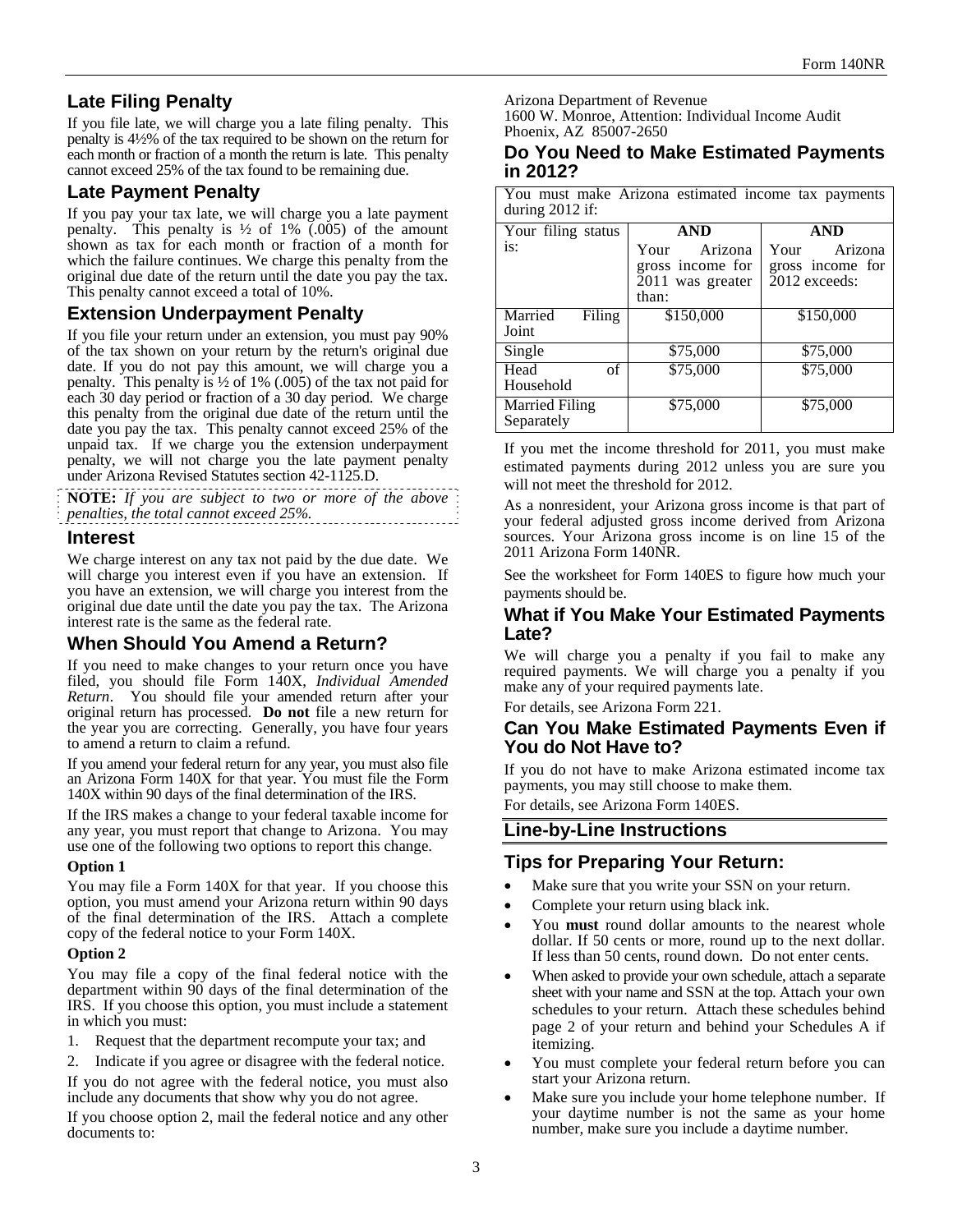If filing a fiscal year return, fill in the period covered in the space provided at the top of the form.

## **Entering Your Name, Address, and SSN**

#### **Lines 1, 2, and 3 -**

**NOTE:** *Make sure that you write your SSN on the appropriate line.*

If your booklet has a peel-off label, use that label if all the information is correct. **If any of the information on the label is incorrect, do not use the label.** Attach the label after you finish your return. If you do not have a peel-off label, print or type your name, address, and SSN in the space provided.

If you are filing a joint return, enter your SSNs in the same order as your names. *If your name appears first on the return, make sure your SSN is the first number listed*.

If you are married filing separately, enter your name and SSN on the first line 1. Then enter your spouse's name and SSN on second line 1.

If you are a nonresident of the United States or a resident alien who does not have an SSN use the identification number (ITIN) the IRS issued to you.

For a deceased taxpayer, see page 2 of these instructions.

Use your current home address. The department will send your refund or correspond with you at that address.

**NOTE:** *Make sure your SSN is correct. If you are filing a joint return, also make sure you list your SSNs in the same order every year.*  

Make sure that you enter your SSN on your return. Make sure that all SSNs are clear and correct. You may be subject to a penalty if you fail to include your SSN. It will take longer to process your return if SSNs are missing, incorrect, or unclear.

## **ID Numbers for Paid Preparers**

If you pay someone else to prepare your return, that person must also include an ID number where requested.

A paid preparer may use any of the following.

- his or her SSN
- his or her PTIN
- the EIN for the business

A paid preparer who fails to include the proper ID numbers may also be subject to a penalty.

## **Determining Your Filing Status**

The filing status that you use on your Arizona return may be different from that used on your federal return.

Use this section to determine your filing status. Check the correct box (4 through 7) on the front of Form 140NR.

## **Line 4 Box - Married Filing a Joint Return**

If you are married and filing a joint return, check box 4.

You may file a joint return if you were married as of December 31, 2011. It does not matter whether or not you were living with your spouse. You may file a joint return, even if you and your spouse filed separate federal returns.

You may file a joint return if your spouse died during 2011 and you did not remarry in 2011. See page 2 of these instructions for details.

If you are married to an Arizona full year resident, you may file a joint return with your Arizona resident spouse. If filing a joint return with your Arizona resident spouse, you must use Form 140NR. The department has issued a ruling on filing a joint return with your full-year resident spouse. This ruling is ITR 95-2. To see this ruling, visit our web site at www.azdor.gov and click on legal research and then click on rulings.

## **Line 5 Box - Head of Household**

If you are filing as a head of household, check box 5.

You may file as head of household on your Arizona return, only if one of the following applies.

- You qualify to file as head of household on your federal return.
- You qualify to file as a qualifying widow or widower on your federal return.

## **Line 6 Box - Married Filing Separately**

If you are filing a separate return, check box 6 and enter your spouse's name and SSN on the second line 1.

If you were married as of December 31, 2011, you may choose to file a separate return. You may file a separate return, even if you and your spouse filed a joint federal return.

Arizona is a community property state. If you file a separate return, you must figure how much income to report using community property laws. If one spouse is a resident and the other spouse is not, special rules apply when filing a separate return. The department has issued a ruling on how to report income in this case. This ruling is ITR 93-20. To see this ruling, visit our web site at www.azdor.gov and click on legal research and then click on rulings.

**NOTE:** *In some cases you may treat community income as separate income. The department has issued a ruling on when you may treat community income as separate income. This ruling is ITR 93-22. To see this ruling, visit our web site at www.azdor.gov and click on legal research and then click on rulings*.

# **Line 7 Box - Single**

If you are filing as single, check box 7.

Use this filing status if you were single on December 31, 2011. You are single if any of the following apply to you.

- You have never been married.
- You are legally separated under a decree of divorce or of separate maintenance.
- You were widowed before January 1, 2011, and you did not remarry in 2011, and you do not qualify to file as a qualifying widow or widower with dependent children on your federal return.

#### **Exemptions**

Write the number of exemptions you are claiming in boxes 8, 9, and 10. Do not put a checkmark. You may lose the exemption if you put a checkmark in these boxes. You may lose the dependent exemption if you do not complete Part A on page 2.

## **Line 8 Box - Age 65 or Over**

Write "1" in box 8 if you or your spouse were 65 or older in 2011. Write "2" in box 8 if both you and your spouse were 65 or older in 2011.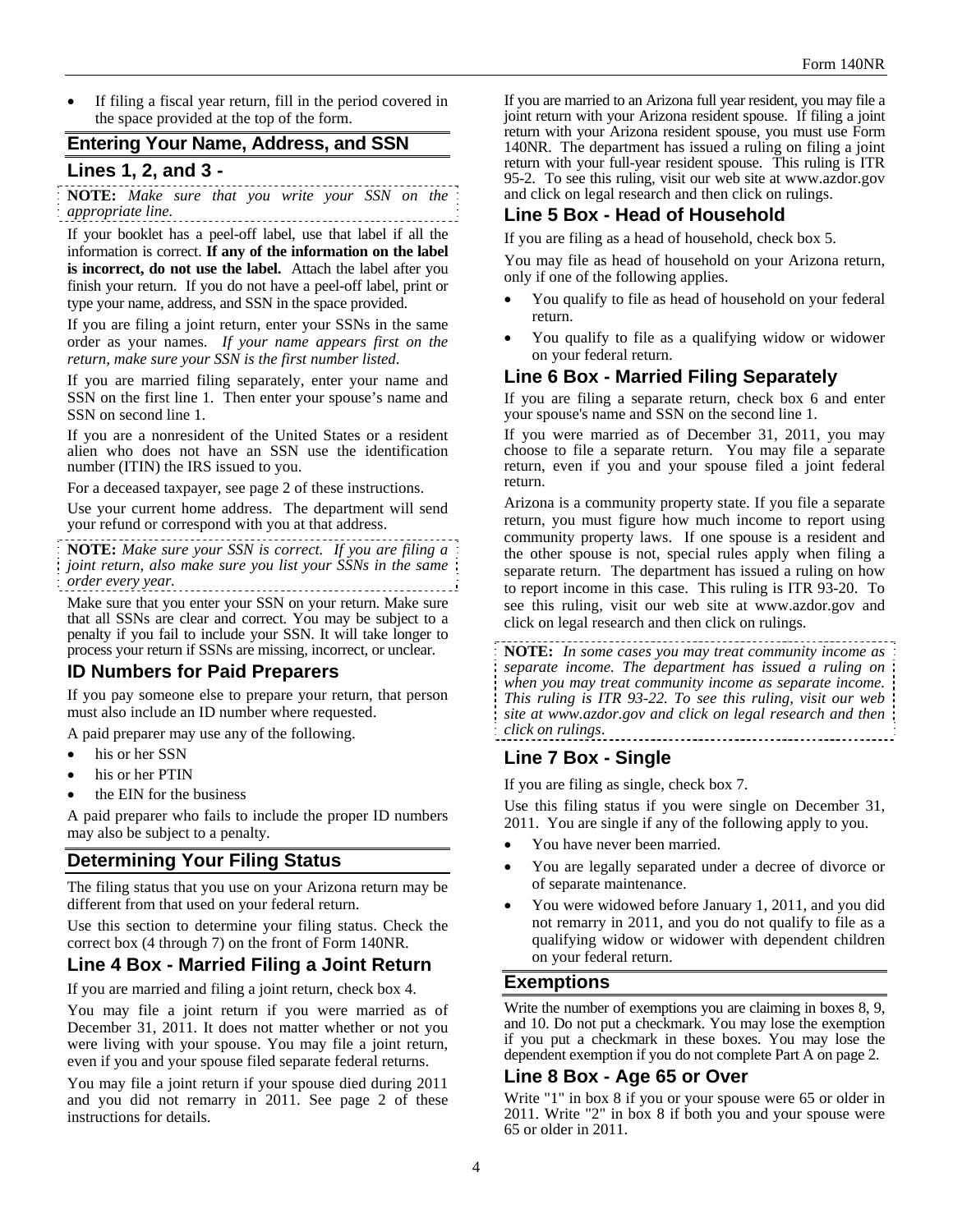# **Line 9 Box - Blind**

Write "1" in box 9 if you or your spouse are totally or partially blind. Write "2" in box 9 if both you and your spouse are totally or partially blind.

If you or your spouse were partially blind as of December 31, 2011, you must get a statement certified by your eye doctor or registered optometrist that:

- 1. You cannot see better than 20/200 in your better eye with glasses or contact lenses or
- 2. Your field of vision is 20 degrees or less.

If your eye condition is not likely to improve beyond the conditions listed above, you can get a statement certified by your eye doctor or registered optometrist to that effect instead.

You must keep the statement for your records.

## **Line 10 Box - Dependents**

You must complete Part A on page 2 of your return before you can total your dependent exemptions.

You may claim only the following as a dependent.

 A person that qualifies as your dependent on your federal return.

**NOTE:** *If you do not claim a dependent exemption for a student on your federal return in order to allow the student to claim a federal education credit on the student's federal return, you may still claim the exemption on your Arizona return. For more information, see Arizona Individual Income Tax Ruling ITR 05-02.*

- A person who is age 65 or over (related to you or not) that does not qualify as your dependent on your federal return, but one of the following applies.
- 1. In 2011, you paid more than one-fourth of the cost of keeping this person in an Arizona nursing care institution, an Arizona residential care institution, or an Arizona assisted living facility. Your cost must be more than \$800.
- 2. In 2011, you paid more than \$800 for either Arizona home health care or other medical costs for the person.
- A stillborn child if the following apply:
- 1. The stillbirth occurred in Arizona during 2011.
- 2. You received a certificate of birth resulting in stillbirth from the Arizona Department of Health Services.
- 3. The child would have otherwise been a member of your household.

# **Completing Line(s) A1**

Enter the following on line(s) A1.

- 1. The dependent's name. If you are claiming an exemption for a stillborn child and the child was not named, enter "stillborn child" in place of a name.
- 2. The dependent's SSN. If you are claiming an exemption for a stillborn child enter the certificate number from the certificate of birth resulting in stillbirth.
- 3. The dependent's relationship to you.
- 4. The number of months the dependent lived in your home during 2011. If you are claiming an exemption for a stillborn child, enter the date of birth resulting in the stillbirth.

You may lose the exemption if you do not furnish this information.

## **Line A2 - Total Dependents**

Enter the total number of persons listed on line(s) A1. Enter the same number on the front of the return in box 10.

## **Lines A3a and A3b - Persons You did Not Take as Dependents on Your Federal Return**

On line A3a, enter the following.

- 1. The names of any dependents age 65 or over listed on line(s) A1 that you cannot take as a dependent on your federal return.
- 2. The name of any stillborn child listed on line(s) A1, if the stillborn child was named. If the stillborn child was not named, enter "stillborn child" on line A3a. Also enter the date of birth resulting in the stillbirth.

On line A3b, enter the name of any student listed on line(s) A1, that you did not claim as an exemption on your federal return in order to allow that student to claim a federal education credit on the student's federal return.

# **Reporting Your Residency Status**

Check the appropriate box (11 through 13). Check only one box.

## **Line 11 Box - Nonresident**

Check box 11 if you were not an Arizona resident during 2011, and were not on active military duty in Arizona.

## **Line 12 Box - Nonresident Active Military**

Check box 12 if you were a nonresident on active duty military assignment in Arizona during 2011.

## **Line 13 Box - Composite Return**

Check box 13 if this is a composite return being filed by one of the following.

- 1. A partnership filing on behalf of its nonresident partners.
- 2. An S corporation filing on behalf of its nonresident shareholders.

For information on filing an Arizona nonresident composite income tax return, see Arizona Department of Revenue Income Tax Ruling *ITR 97-1*.

## **Determining Arizona Income**

Now complete Parts B, C, and D on page 2 of the return.

Use Part B to determine what portion of your total income is taxable by Arizona.

**NOTE:** *If you are unable to determine the proper line to use, please call one of the numbers listed on the back cover.* 

# **FEDERAL Column**

Enter the actual amounts shown on your 2011 federal income tax return in the FEDERAL column. Complete lines B5 through B15. Line B15 should equal the federal adjusted gross income shown on your 2011 federal return Form 1040, Form 1040A, or Form 1040EZ.

## **ARIZONA Column**

Enter that portion of your federal income received from Arizona sources in the ARIZONA column. Such income includes wages earned in Arizona, Arizona rental and business income, and gains on the sale of Arizona property.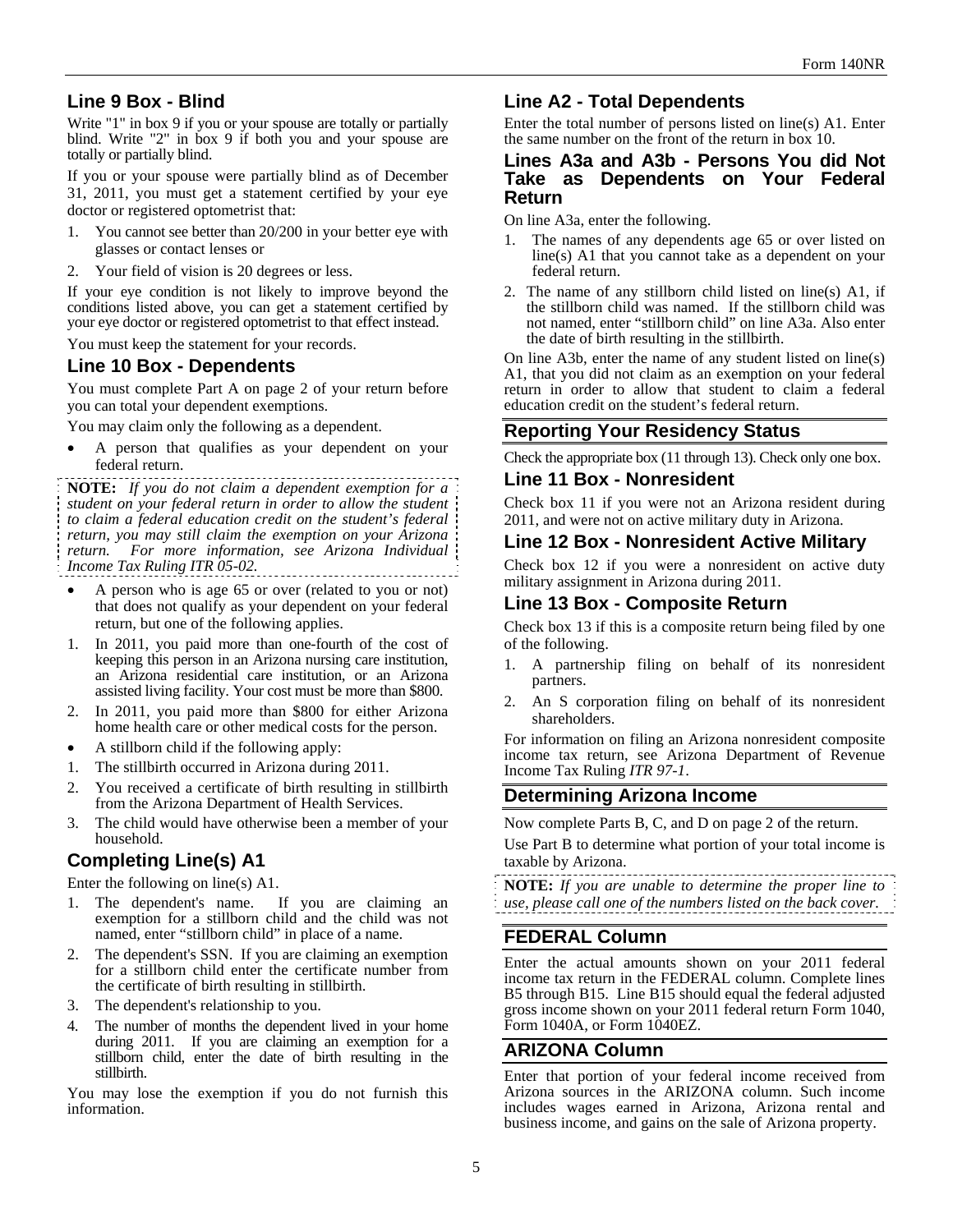**NOTE:** *If you are filing a joint return with your full year resident spouse, you must enter your Arizona source income in the ARIZONA column and your spouse must enter all income from all sources in the ARIZONA column. For details, see Arizona Department of Revenue Income Tax Ruling ITR 95-2.*

The Tax Reform Act of 1986 limits the amount of losses that you may deduct from passive activities. A passive activity is one that involves the conduct of any trade or business in which the taxpayer does not materially participate.

As a nonresident, your Arizona gross income may include some of these losses. You may consider only those passive losses that arose from Arizona sources. Your 2011 Arizona gross income can include only Arizona source losses you used on your 2011 federal return.

## **Line B4 - Spouse of Active Duty Military Member**

Check Box B4 if married and you are the spouse of an active duty military member and you qualify for relief under the Military Spouses Residency Relief Act. For information about who qualifies for relief, see the department's brochure titled "Spouses of Active Duty Military Members."

# **Lines B5 through B14 -**

The following line-by-line instructions apply to the ARIZONA column.

## **Line B5 - Wages, Salaries, Tips, etc.**

Enter all amounts received for services performed in Arizona.

**NOTE Active Duty Military Members:** *Do not include active duty military pay unless the active duty military member is an Arizona resident filing a joint return with his or her Arizona nonresident spouse on Form 140NR. If you are an Arizona resident active duty military member including military pay on line B5 in the "ARIZONA" column, also include that amount in the amount entered as an other subtraction from income on Form 140NR, page 2, line D31.* 

**NOTE: Spouses of Active Duty Military Members:** *If you are the spouse of an active duty military and you qualify for relief under the Military Spouses Residency Relief Act, do not enter any wages, salaries or tips you earned during the taxable year for services performed in Arizona.*

## **Line B6 - Interest**

If you have an Arizona business, enter only interest (including U.S. Government interest) you earned on accounts pledged as collateral. Also enter your distributive share of interest from a partnership doing business in Arizona or an S corporation doing business in Arizona. Do not include any other interest income even if it was earned in Arizona banks.

## **Line B7 - Dividends**

If you have an Arizona business, enter only those dividends earned on stocks pledged as collateral, including dividends from small business corporations. Also enter your distributive share of dividend income from a partnership doing business in Arizona or an S corporation doing business in Arizona. Do **not** include any other dividend income.

# **Line B8 - Arizona Income Tax Refunds**

Enter the amount of Arizona income tax refunds received in 2011 that you included in your federal adjusted gross income.

# **Line B9 - Business Income or (Loss)**

Enter income or (loss) from Arizona businesses.

## **Line B10 - Gains or (Losses)**

Enter gains or (losses) on sales of Arizona property.

#### **Line B11 - Rents, etc.**

Enter rent or royalty income earned on Arizona properties. Enter income from Form 141AZ Schedule K-1(NR), line 2, from estates or trusts. Also enter income or (loss) from Schedule(s) K-1(NR) from Arizona partnerships (Form 165), or small business corporations (Form 120S).

#### **Line B12 - Other Income Reported on Your Federal Return**

Enter other income from sources within Arizona. Do not include pension income or social security taxed by the federal government.

# **Net Operating Losses**

Arizona does not have specific provisions for calculating the net operating loss of an individual. Generally, the amount of Arizona source net operating loss deduction included in your federal adjusted gross income is the amount allowable for Arizona purposes. However, there are instances when the amount allowable for Arizona purposes may be different.

As an Arizona nonresident, you may have had a loss from prior year Arizona business operations. However, the loss cannot offset this year's income unless the loss is a net operating loss for federal purposes. You can include the loss deduction in your Arizona gross income only to the extent included in your federal adjusted gross income. You cannot deduct any amount of that net operating loss that has been absorbed by non-Arizona income in any intervening years. Additionally, you cannot include any amount of that net operating loss that has already been deducted for Arizona purposes.

Enter the amount of net operating loss deduction included in your federal adjusted gross income that was derived from Arizona sources. Do not include any amount of the loss that has already been deducted for Arizona purposes.

For information on deducting a net operating loss carryback in cases where you did not make an election under I.R.C. § 172(b)(1)(h), see Arizona Department of Revenue Income Tax Procedure *ITP 99-1.* To see this procedure, visit our web site at www.azdor.gov and click on legal research and then click on procedures.

If you made an election under I.R.C.  $\S$  172(b)(1)(h), see the instructions for "Other Subtractions to Income."

# **Line B13 - Total Income**

Add lines B5 through B12 and enter the total.

## **Line B14 - Other Federal Adjustments**

Include on line B14 any other federal adjustments included in your federal adjusted gross income that are attributable to the Arizona source income reported on your 2011 Arizona nonresident return.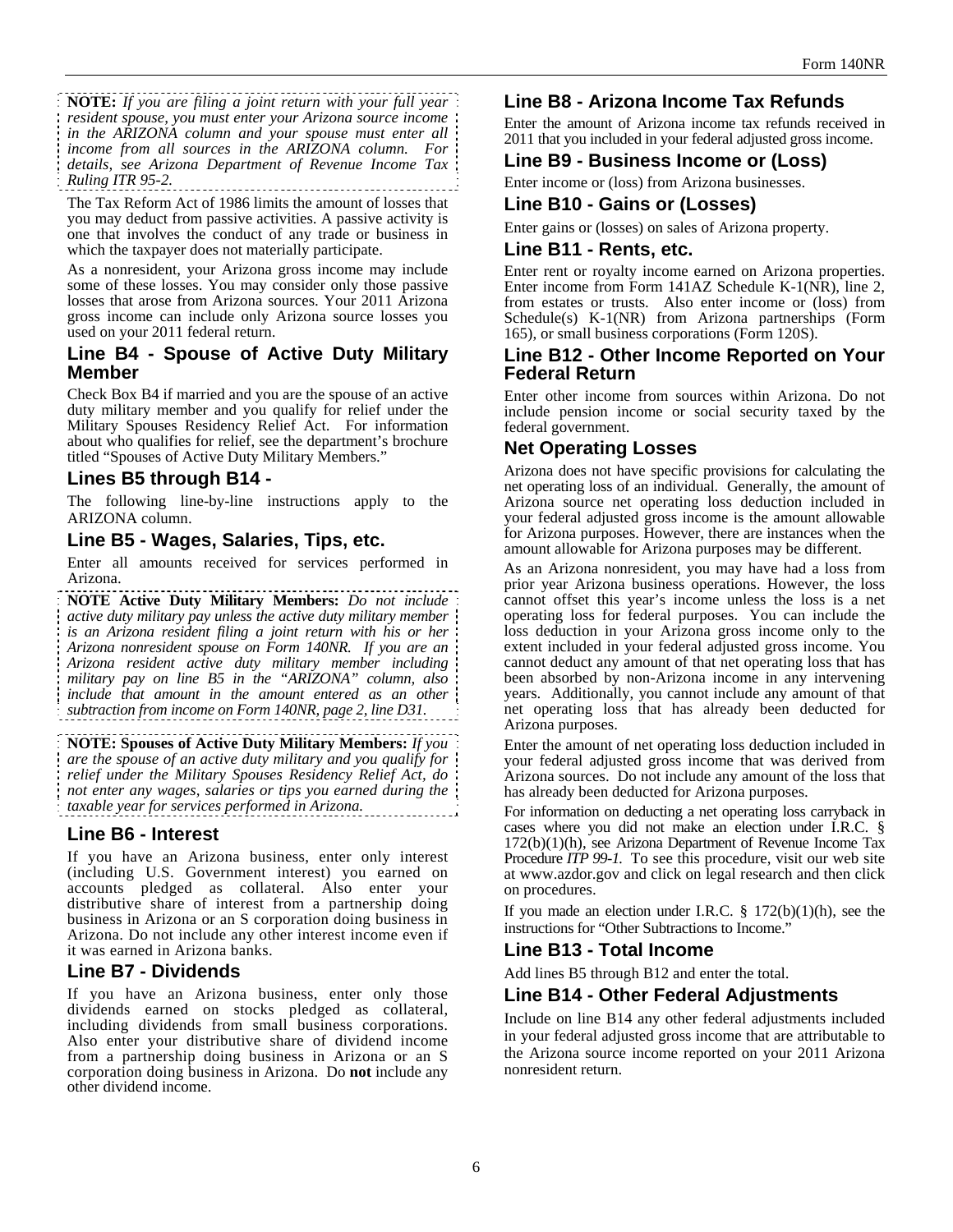# **Line B16 - Arizona Income**

Complete line B16 as instructed on the form.

## **Line B17 - Arizona Percentage**

Divide line B16 by line B15 and enter the result. **(Do not enter more than 100 percent.)** This is the Arizona percentage of your total income.

| <b>Example:</b>                             |                                                        |                        |
|---------------------------------------------|--------------------------------------------------------|------------------------|
| Arizona<br>Gross<br>Income from<br>line B16 | Federal<br>Adjusted<br>Gross Income<br>from line $B15$ | Arizona percentage     |
| \$7,500                                     | \$30,000                                               | $$7,500/30,000 = 25\%$ |

## **Determining Additions to Income**

## **Line C18 - I.R.C. § 179 Expense in Excess of Allowable Amount**

Enter the amount of I.R.C. § 179 expense included in your Arizona gross income that exceeds \$25,000. If you make an entry here, also see the instructions for line D30, "Adjustment for I.R.C. § 179 Expenses not Allowed."

## **Line C19 - Total Depreciation Included in Arizona Gross Income**

Enter the amount of depreciation deducted on the federal return that is included in Arizona gross income. If you make an entry here, also see the instructions for line D31, "Other Subtractions from Income".

# **Line C20 - Other Additions to Income**

Use line C20 if any of the special circumstances below apply. Attach your own schedule to the back of your return, explaining any amounts entered on line C20.

#### **A. Fiduciary Adjustment**

A fiduciary uses Form 141AZ, Schedule K-1(NR), to report to you your share of the fiduciary adjustment from the trust or estate. Line 5 of Form 141AZ, Schedule K-1(NR), shows your share of the fiduciary adjustment from the estate or trust.

Depending on your situation, you may either add (line C20) or subtract (line D31) this amount.

If the amount reported on line 5 of your Arizona Form 141AZ, Schedule K-1(NR), is a positive number, enter that amount as an addition on line C20.

If the amount on line 5 of your Arizona Form 141AZ, Schedule K-1(NR), is a negative number, enter that amount as a subtraction from income on line D31.

#### **B. Agricultural Water Conservation System Credit**

If you take this credit (Form 312), you cannot deduct any expenses for which you claim the credit. If you take this credit, enter the amount of such expenses that you deducted on your federal return.

#### **C. Items Previously Deducted for Arizona Purposes**

Arizona statutes prohibit a taxpayer from deducting items more than once. However, under the operation of former Arizona law (1989 and prior), you could deduct certain items in greater amounts for Arizona purposes than federal purposes. Investment interest and passive activity losses were such items. In some cases, you could have deducted such amounts in their entirety on the Arizona return. For federal purposes, the deduction for these items was limited, with the unused portions being carried forward and deducted in future years. Your Arizona return may include these previously deducted items because of the difference between the federal and former Arizona treatment. If your Arizona taxable income includes items previously deducted for Arizona purposes, you must add such amounts to your Arizona gross income.

#### **D. Claim of Right Adjustment for Amounts Repaid in 2011**

You must make an entry here if **all** of the following apply.

- 1. During 2011, you were required to repay amounts held under a claim of right.
- 2. The amount required to be repaid was subject to Arizona income tax in the year included in income.
- 3. The amount required to be repaid during 2011 was more than \$3,000.
- 4. You took a deduction for the amount repaid on your 2011 federal income tax return.
- 5. The deduction taken on your federal income tax return is reflected in your Arizona taxable income.

If the above apply, enter the amount deducted on your federal income tax return which is reflected in your Arizona taxable income.

For more information on the Arizona claim of right provisions, see Arizona Department of Revenue Individual Income Tax Procedure ITP 95-1.

#### **E. Claim of Right Adjustment for Amounts Repaid in Prior Taxable Years**

You must make an entry here if **all** of the following apply.

- 1. During a year prior to 2011 you were required to repay income held under a claim of right.
- 2. You computed your tax for that prior year under Arizona's claim of right provisions.
- 3. A net operating loss or capital loss was established due to the repayment made in the prior year.
- 4. You are entitled to take that net operating loss or capital loss carryover into account when computing your 2011 Arizona taxable income.
- 5. The amount of the loss carryover included in your Arizona gross income is more than the amount allowed to be taken into account for Arizona purposes.

Enter the amount by which the loss carryover included in your Arizona gross income is more than the amount allowed for the taxable year under Arizona law.

#### **F. Addition to S Corporation Income Due to Credits Claimed**

Shareholders of an S corporation who claim a credit passed through from an S corporation must make an addition to income for the amount of expenses disallowed by reason of claiming the credit.

An S corporation that passes the following credits through to its shareholders must notify each shareholder of his or her pro rata share of the adjustment. You must enter an amount on this line when claiming any of the following credits.

- Agricultural water conservation system credit
- Environmental technology facility credit
- Pollution control credit
- Credit for solar hot water heater plumbing stub outs and electric vehicle recharge outlets
- Credit for employment of TANF recipients
- Agricultural pollution control equipment credit
- Motion picture credits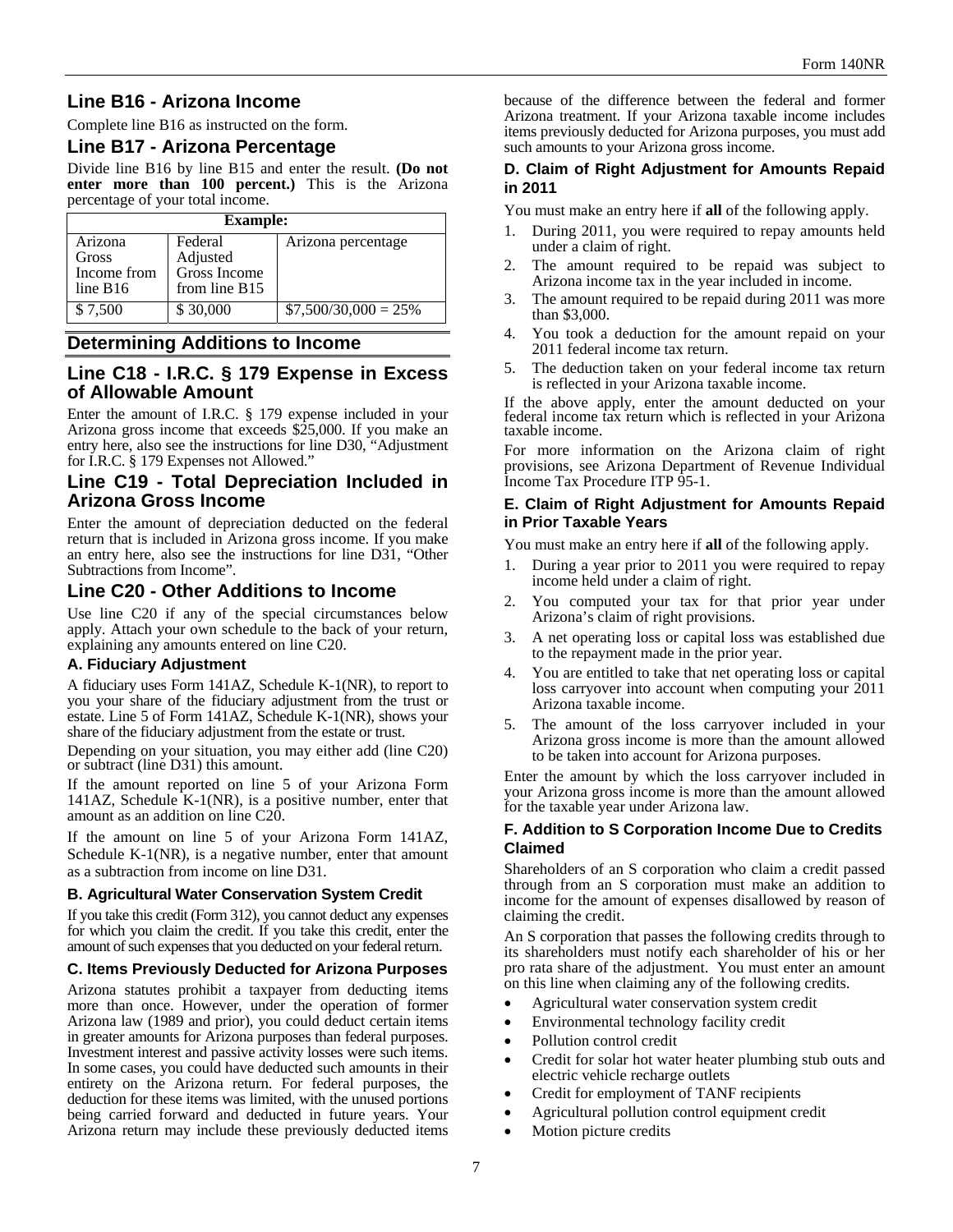#### **G. Solar Hot Water Heater Plumbing Stub Out and Electric Vehicle Recharge Outlet Expenses**

If you take a credit for installing solar hot water heater plumbing stub outs or electric vehicle recharge outlets in a dwelling you constructed (Form 319), you cannot deduct any expenses for which you claim the credit. If you take this credit, enter the amount of such expenses that you deducted on your federal return.

#### **H. Wage Expense for Employers of TANF Recipients**

If you take a credit for employing TANF recipients (Form 320), you cannot deduct any wage expense for which you claim the credit. If you take this credit, enter the amount of such expenses that you deducted on your federal return.

#### **I. Motion Picture Expenses**

If you take a motion picture credit on Form 334, you cannot deduct any expenses related to the production or related to a transferred credit. Enter the amount of any such expenses that were deducted in computing Arizona gross income for which you claimed a credit.

#### **J. Early Withdrawal of Arizona, County, City, or School Retirement System Contributions**

If you meet all the following, you must enter an amount here.

- 1. You left your job with the State of Arizona or an Arizona county, city, or school district for reasons other than retirement.
- 2. When you left, you took out the contributions you had made to the retirement system while employed.
- 3. You deducted these contributions on your Arizona income tax returns that you filed in prior years.
- 4. You did not include these contributions in your federal adjusted gross income this year.

If you meet all these tests, you must report as income those contributions previously deducted on your prior year Arizona tax returns.

For more information, see Arizona Department of Revenue Income Tax Ruling ITR 93-7.

#### **K. Medical Savings Account (MSA) Distributions**

For information on Arizona's MSA provisions, see the department's MSA brochure, Pub 542.

You must add amounts received from an MSA here if any of the following apply.

#### **1 - You Withdrew Funds From Your MSA for Other than Qualified Expenses**

You must make an entry here if all of the following apply.

- 1. You have an MSA that qualifies as an MSA under Arizona law.
- 2. If you are an employee, your high deductible health coverage is provided by your Arizona employer. If you are self employed, your high deductible health coverage is provided by your Arizona business.
- 3. You withdrew money from your MSA during 2011.
- 4. You did not use the amount withdrawn to pay qualified medical expenses.
- 5. You did not have to include the withdrawal as income on your federal income tax return.

Enter the amount withdrawn.

#### **2 - Deceased Account Holder Where the Named Beneficiary is Not the Decedent's Surviving Spouse**

You must make an entry here if all of the following apply:

- 1. The account holder died during the year.
- 2. The account holder's MSA qualified as an MSA under Arizona law.
- 3. If the account holder was an employee, the account holder's high deductible health coverage was provided by his or her Arizona employer. If the account holder was self employed, the account holder's high deductible health coverage was provided by his or her Arizona business.
- 4. You are the named beneficiary of the decedent's MSA.
- 5. You are not the decedent's surviving spouse.
- 6. You did not have to include the value of the MSA as income on your federal income tax return.

In this case, the MSA ceased to be an MSA. Enter the fair market value of the MSA as of the date of death, less the amount of MSA funds used within one year of the date of death, to pay the decedent's qualified medical expenses. If the MSA has not paid all of the decedent's medical expenses by the time you file this return, reduce the fair market value by only those expenses the MSA paid. If the MSA pays additional expenses for the decedent after you file, you may file an amended return to further reduce the fair market value of the MSA.

#### **3 - Decedent's Final Return and no Named MSA Beneficiary**

Make an entry here if all of the following apply.

- 1. The account holder died during the year.
- 2. The account holder's MSA qualified as an MSA under Arizona law.
- 3. If the account holder was an employee, the account holder's high deductible health coverage was provided by his or her Arizona employer. If the account holder was self employed, the account holder's high deductible health coverage was provided by his or her Arizona business.
- 4. There is no named MSA beneficiary.
- 5. This is the decedent's final return.
- 6. The value of the MSA did not have to be included on the decedent's final federal income tax return.

In this case, the MSA ceases to be an MSA. Enter the fair market value of the MSA as of the date of death. This rule applies in all cases in which there is no named beneficiary, even if the surviving spouse ultimately obtains the right to the MSA assets.

**NOTE:** *The following are not withdrawals. Do not enter any of the following:* 

- *Amounts from the MSA used to pay qualified medical expenses*
- *A qualified return of excess contributions*
- *A qualified rollover*
- *The fair market value of an MSA received by a surviving spouse who was the deceased account holder's named beneficiary*
- *For more information about the above items, see the department's MSA brochure, Pub 542.*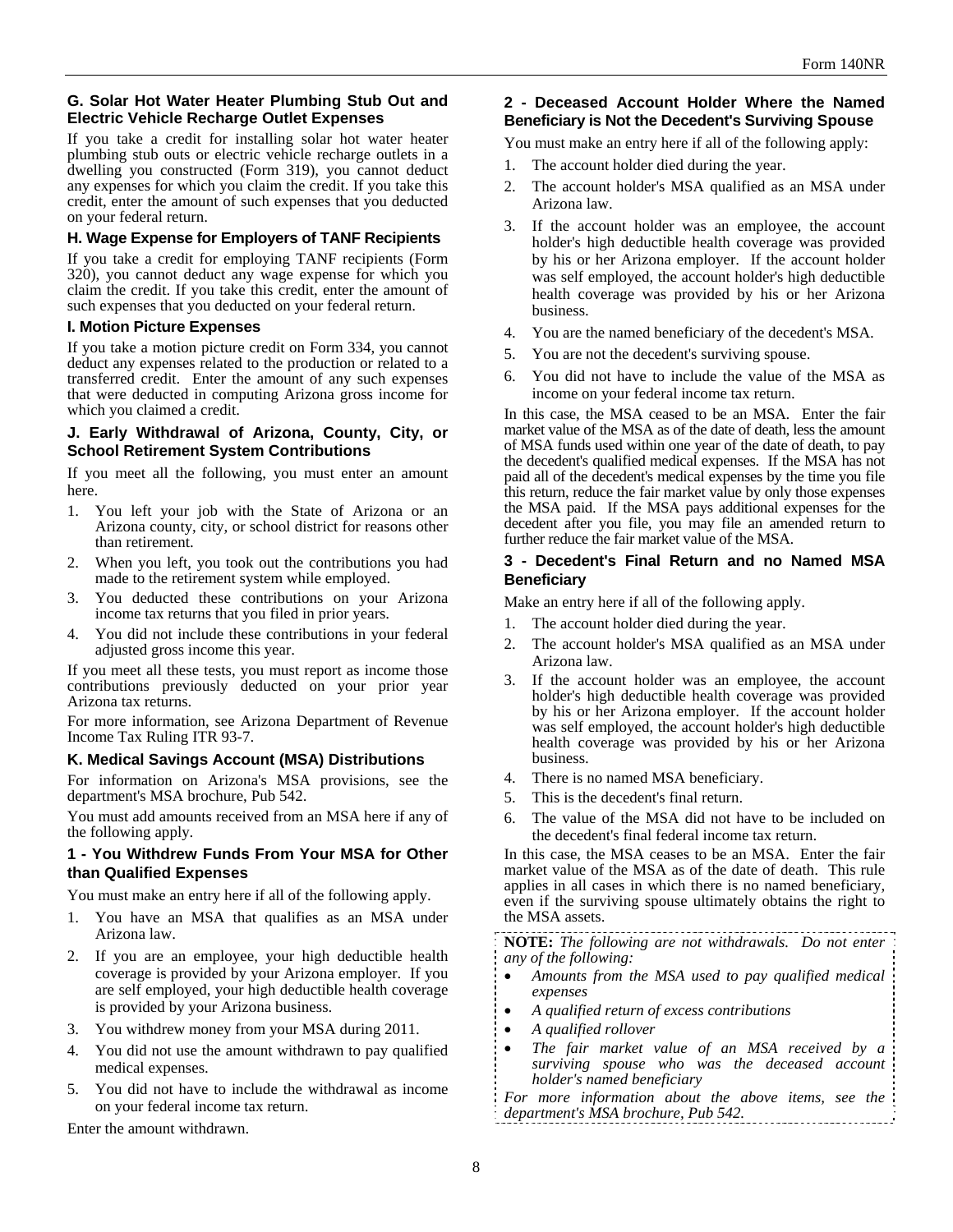#### **L. Adjusted Basis in Property for Which You Have Claimed a Credit for Investment in Qualified Small Businesses**

If you claim a credit for an investment in a qualified small business on Arizona Form 338, you must adjust your basis in the investment by the amount of the credit claimed. You must report this difference in basis on the Arizona return that you file for the taxable year in which you sell or otherwise dispose of the investment. If you sold or otherwise disposed of the investment during the 2011 taxable year, enter the amount by which the adjusted basis computed under the internal revenue code with respect to that property exceeds the adjusted basis of the property computed under Arizona Revised Statutes section 43-1074.02.

#### **M. Original Issue Discount (OID) on Reacquisition of Debt Instrument**

For federal purposes, when a taxpayer made the special election to defer discharge of indebtedness (DOI) income under I.R.C. § 108(i) (for 2009 or 2010), the taxpayer was not allowed to take a deduction with respect to the portion of any OID that accrued with respect to that DOI income, during the income deferral period. In this case, the taxpayer had to deduct the aggregate amount of the OID deductions disallowed ratably over a 5 year period, beginning with the period in which the income was includible in federal adjusted gross income.

Arizona did not adopt the federal provisions requiring a taxpayer to defer the OID deduction in cases where the taxpayer federally deferred the DOI income. For Arizona purposes, you had to report the Arizona source DOI income from a debt reacquisition in the year in which you reacquired the debt, and you were allowed to subtract any OID related to that DOI income in the year the OID accrued. (See the instructions for "Other Subtractions from Income.") If your Arizona gross income includes a deduction for any accrued OID that you have already subtracted for Arizona purposes, you must make an addition to Arizona income for the amount of deferred OID deducted on your federal return that you included in your Arizona gross income. Generally, this addition will not apply until taxable year 2014 through 2018. However, if you were required to accelerate reporting of the Arizona source DOI income for federal purposes and were allowed to deduct accrued OID attributable to that income on an Arizona return filed for a year prior to 2014, this addition may apply to an earlier year. On line C20, enter the amount of any previously deferred OID that you deducted in computing your 2011 Arizona gross income, to the extent that the amount was previously subtracted from Arizona gross income.

#### **N. Other Adjustments**

Other special adjustments may be necessary. You may need to make an addition for depreciation or amortization. You may also need to make an addition if you claimed certain tax credits. Call one of the numbers listed on the back cover if any of the following apply.

- You are a previously certified defense contractor that elected to amortize under Arizona Revised Statutes section 43-1024.
- You sold or disposed of property that was held for the production of income and your basis was computed under the Arizona Income Tax Act of 1954.
- You claimed the environmental technology facility credit.
- You claimed the pollution control credit.
- You claimed the recycling equipment credit.
- You claimed the agricultural pollution control equipment credit.
- You elected to amortize the basis of a pollution control device or the cost of a child care facility under Arizona law in effect before 1990. You are still deducting amortization or depreciation for that device or facility on your federal income tax return.

## **Line C21 - Total Additions**

Add lines C18 through C20. Enter the total on line C21 and on the front of your return, line 16.

## **Determining Subtractions From Income**

You may only subtract those items for which statutory authority exists. Without such authority you cannot take a subtraction. If you have any questions concerning subtractions from income, call one of the numbers listed on the back cover.

**NOTE:** *You may not subtract any amount which is allocable to income excluded from your Arizona income.* 

# **Line D22 - Exemption: Age 65 or Over**

Multiply the number in box 8 on the front of your return by \$2,100 and enter the result.

# **Line D23 - Exemption: Blind**

Multiply the number in box 9 on the front of your return by \$1,500 and enter the result.

## **Line D24 - Exemption: Dependents**

Multiply the number in box 10 on the front of your return by \$2,300 and enter the result.

## **Line D25 - Total**

Add lines D22 through D24 and enter the total.

## **Line D26 - Prorated Exemptions**

Multiply the amount on line D25 by your Arizona percentage from line B17 and enter the result.

**NOTE Active Duty Military Personnel Only:** *If you were on active duty in Arizona during 2011, but you were a resident of another state, you must prorate these exemptions.* 

## **Line D27 - Interest on U.S. Obligations**

Enter the amount of interest income from U.S. Government obligations included as income on line B6 in the ARIZONA column. U.S. Government obligations include obligations such as savings bonds and treasury bills. You must reduce this subtraction by any interest or other related expenses incurred to purchase or carry the obligation. Reduce the subtraction only by the amount of such expenses included in your Arizona gross income.

# **Line D28 - Arizona Lottery Winnings**

You may subtract up to \$5,000 of winnings received in 2011 for Arizona lottery prizes. Only subtract those Arizona lottery winnings that you included on line B12 in the ARIZONA column and reported on your federal income tax return.

If you subtract Arizona lottery winnings here, you may have to adjust the amount of gambling losses claimed as an itemized deduction.

## **Line D29 - Agricultural Crops Given to Arizona Charitable Organizations**

Arizona law allows a subtraction for qualified crop gifts made during 2011 to one or more charitable organizations. To take this subtraction, all of the following must apply.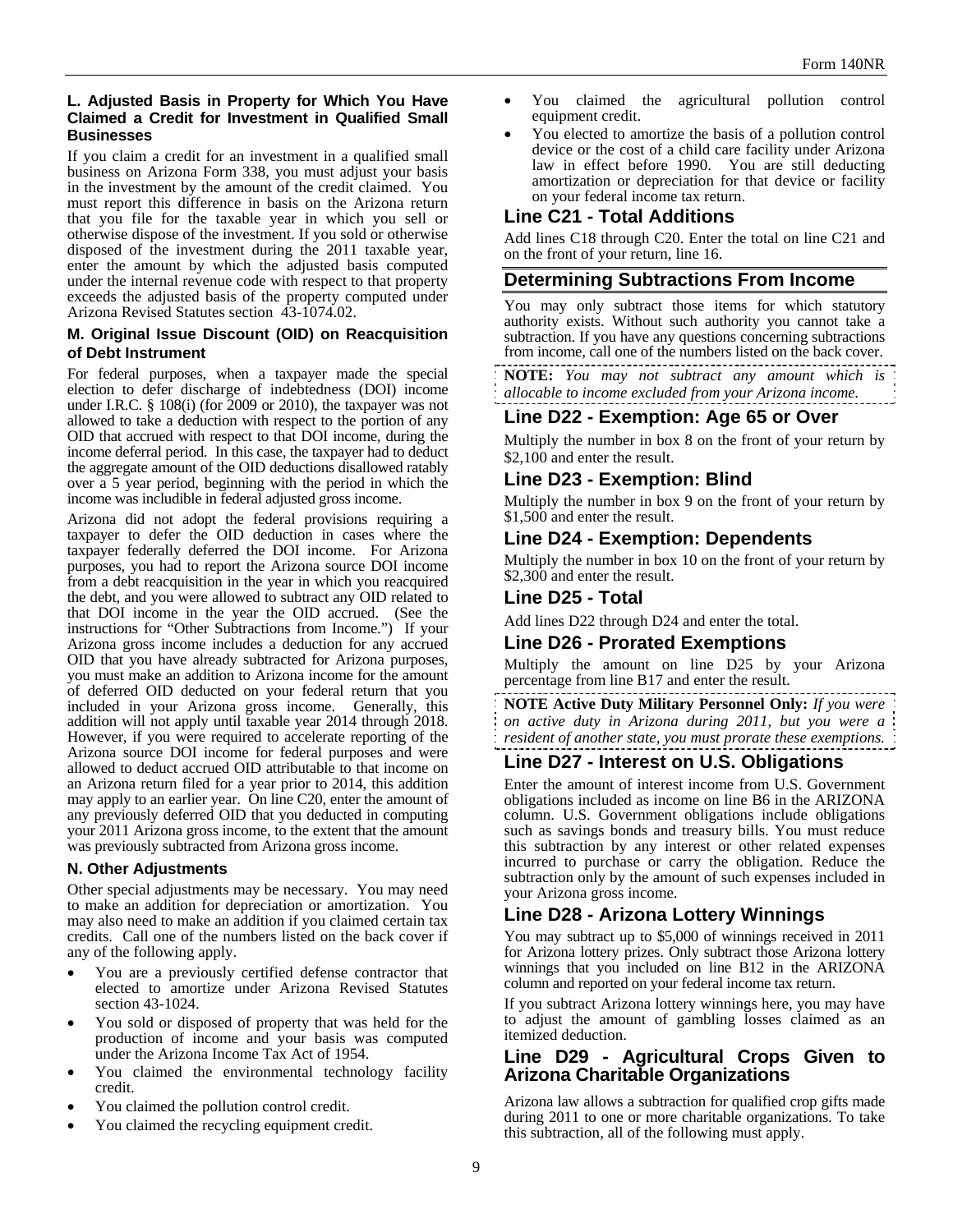- 1. You must be engaged in the business of farming or processing agricultural crops.
- 2. The crop must be grown in Arizona.
- 3. You made your gift to a charitable organization located in Arizona that is exempt from Arizona income tax.

The subtraction is the greater of 80% of the wholesale market price or 80% of the most recent sale price for the contributed crop.

To determine if your crop gift qualifies for this subtraction, see Arizona Department of Revenue Income Tax Procedure ITP 93- 2.

## **Line D30 - Adjustment for I.R.C. § 179 Expense not Allowed**

Enter 20% of the amount entered on line C18 for excess I.R.C. § 179 expense. This same amount can be subtracted in each of the following four taxable years also, effectively amortizing the difference in treatment over five years. If you made an addition for I.R.C. § 179 expense on your 2007, 2008, 2009 and/or 2010 return(s), also enter 20% of the amount added for 2007, 2008, 2009 and/or 2010.

## **Line D31 - Other Subtractions**

Use line D31 if any of the following special circumstances apply. Attach your own schedule to the back of the return, explaining any amounts entered here.

#### **A. Certain Wages of American Indians**

Enrolled members of American Indian tribes may subtract wages earned while living and working on their tribe's reservation. You can subtract only those amounts that you included on line B5, ARIZONA column. The federal government must recognize these tribes.

For more information, see Arizona Department of Revenue Income Tax Ruling *ITR 96-4*.

#### **B. Qualified Wood Stove, Wood Fireplace, or Gas Fired Fireplace**

Arizona law provides a subtraction for converting an existing fireplace to one of the following:

- a qualified wood stove
- a qualified wood fireplace
- a gas fired fireplace and non-optional equipment directly related to its operation.

You may subtract up to \$500 of the costs incurred for converting an existing fireplace on your property located in Arizona. When you figure your subtraction, do not include taxes, interest, or other finance charges.

A qualified wood stove or a qualified wood fireplace is a residential wood heater that was manufactured on or after July 1, 1990, or sold at retail on or after July 1, 1992. The residential wood heater must also meet the U.S. Environmental Protection Agency's July 1990 particulate emissions standards.

A qualified gas fired fireplace is any device that burns natural or liquefied petroleum gas as its fuel through a burner system that is permanently installed in the fireplace. The conversion of an existing wood burning fireplace to noncombustible gas logs that are permanently installed in the fireplace also qualifies as a gas fired fireplace.

#### **C. Claim of Right Adjustment for Amounts Repaid in Prior Taxable Years**

You must make an entry here if **all** of the following apply.

1. During a year prior to 2011 you were required to repay income held under a claim of right.

- 2. The amount required to be repaid was subject to Arizona income tax in the year included in income.
- 3. You computed your tax for that prior year under Arizona's claim of right provisions.
- 4. A net operating loss or capital loss was established due to the repayment made in the prior year.
- 5. You are entitled to take that net operating loss or capital loss carryover into account when computing your 2011 Arizona taxable income.
- 6. The amount of the loss carryover allowed to be taken into account for Arizona purposes is more than the amount included in your Arizona gross income.

Enter the amount by which the loss carryover allowed for the taxable year under Arizona law is more than the amount included in your Arizona gross income.

For more information on the Arizona claim of right provisions, see Arizona Department of Revenue Individual Income Tax Procedure *ITP 95-1*.

# **D. Deposits Made Into Your MSA**

If you have an MSA, you may be able to subtract deposits made into that MSA. Make an entry here if all of the following apply.

- You have an MSA that qualifies as an MSA under Arizona law, but not federal law.
- 2. If you are an employee, your high deductible health coverage is provided by your Arizona employer. If you are self employed, your high deductible health coverage is provided by your Arizona business.
- 3. Either you or your employer made deposits into that MSA during the tax year.
- 4. You had to include the deposits in income on your federal income tax return.

You can subtract these deposits only to the extent included in your Arizona gross income. Enter these deposits here.

#### **E. Employer Contributions Made to Employee MSAs**

If you are an employer, you may subtract the amount contributed to your employees' MSAs that are established under Arizona law. You can subtract these contributions only to the extent not deductible for federal income tax purposes. You can subtract these contributions only to the extent included in your Arizona gross income. Enter these contributions here.

#### **F. Certain Expenses not Allowed for Federal Purposes**

You may subtract some expenses that you cannot deduct on your federal return when you claim certain federal tax credits. These federal tax credits are:

- the federal work opportunity credit;
- the empowerment zone employment credit;
- the credit for employer-paid social security taxes on employee cash tips;
- the Indian employment credit.

If you received any of the above federal tax credits for 2011, enter the portion of wages or salaries attributable to Arizona source income that you paid or incurred during the taxable year that is equal to the amount of those federal tax credits you received.

#### **G. Recalculated Arizona Depreciation**

Enter the total amount of depreciation attributable to assets used in your Arizona business allowable pursuant to I.R.C. § 167(a) for the taxable year calculated as if you had elected not to claim bonus depreciation for eligible properties for federal purposes.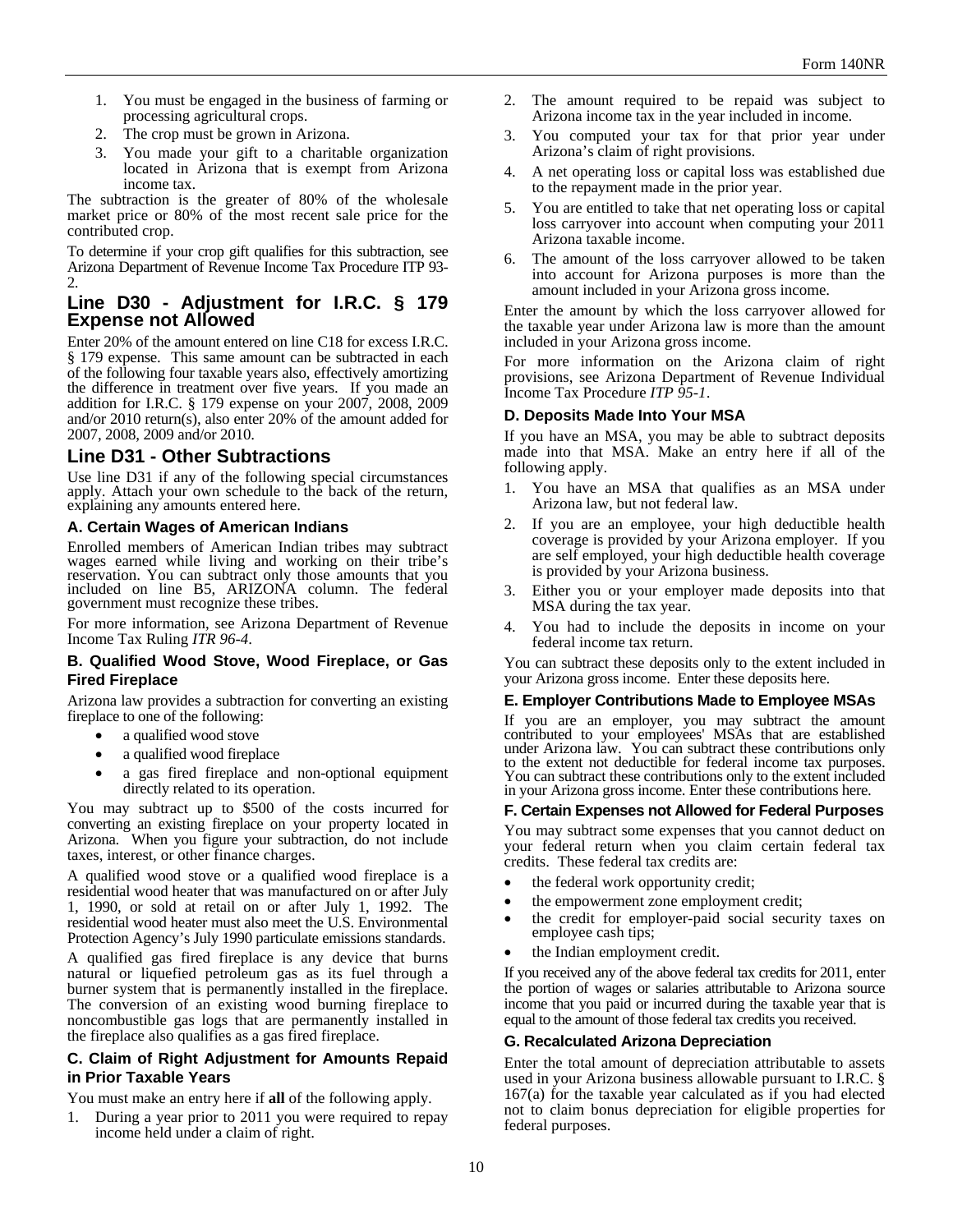#### **H. Basis Adjustment for Property Sold or Otherwise Disposed of During the Taxable Year**

With respect to property used in an Arizona business that is sold or otherwise disposed of during the taxable year by a taxpayer who has complied with the requirement to add back all depreciation with respect to that property on tax returns for all taxable years beginning from and after December 31, 1999, enter the amount of depreciation that has been allowed pursuant to I.R.C.  $\S 167(a)$  to the extent that the amount has not already reduced Arizona taxable income in the current or prior years. (Note: The practical effect of this is to allow a subtraction for the difference in basis for any asset for which bonus depreciation has been claimed on the federal return.) You may make this adjustment for only property that was used in your Arizona business.

#### **I. Fiduciary Adjustment**

If the amount on Form 141AZ, Schedule K-1(NR), line 5, is a negative number, enter that amount as a subtraction from income on line D31.

#### **J. Net Operating Loss Adjustment.**

**NOTE:** *This subtraction applies to only those individuals who made an election under the special federal net operating loss rules for 2008 and 2009. Under the special rules for 2008 and 2009, you could have elected to carry the net operating loss back for 3, 4 or 5 years, instead of the normal 2 years. This election would have been allowed under I.R.C. § 172(b)(1)(h) as amended by the American Recovery and Reinvestment Act of 2009 or the Worker, Homeownership, and Business Assistance Act of 2009.* 

Arizona did not adopt the special federal net operating loss rules for losses incurred during 2008 or 2009. For Arizona purposes, you must deduct an Arizona source net operating loss as if the loss was computed under I.R.C. § 172 in effect prior to the enactment of those special rules. If you made an election to deduct your 2008 or 2009 federal net operating loss under I.R.C.  $\S$  172(b)(1)(h), you may have to enter an amount here. Figure how much of the net operating loss carry forward would have been allowed as a deduction on your 2011 federal income tax return, if the election described in I.R.C.  $\S 172(b)(1)(h)$  had not been made in the year of the loss. Then figure how much of the carry forward computed under that method was derived from Arizona source losses. The amount you may take as a subtraction is the difference between the amount of Arizona source net operating loss carryover allowable as a deduction for federal purposes under the as if calculation and the amount of the Arizona source net operating loss deduction actually taken for federal purposes that you included in your Arizona gross income. On line D31, enter the amount of allowable Arizona source loss carry forward deduction that exceeds the actual amount of Arizona source net operating loss carry forward deduction that was deducted in arriving at Arizona gross income.

**NOTE:** *As an Arizona nonresident, you may have had a loss from prior year Arizona business operations. However, the loss cannot offset this year's income unless the as if calculation results in an Arizona source net operating loss deduction for federal purposes. You can only take this subtraction if the as if federal net operating loss deduction for 2011 includes Arizona source losses that have not been absorbed by non-Arizona income in any intervening years. You cannot subtract any amount of that net operating loss that has been absorbed by non-Arizona income in any intervening years. You also cannot take a subtraction for any amount that has already been deducted for Arizona purposes.* 

#### **K. Previously Deferred Discharge of Indebtedness (DOI) Income Adjustment**

Generally, when a loan is settled for less than the amount owed, DOI income is realized by the debtor and usually must be included in the debtor's gross income. The amount of DOI income is generally equal to the amount of loan forgiveness. DOI income also occurs when a debtor repurchases his or her own debt at a discount (a price lower than the adjusted basis issue price of the debt instrument). In debt repurchase transactions, the amount of DOI income is generally equal to the difference between the adjusted issue price and the price paid for the debt instrument.

For federal purposes, a taxpayer may have made a special election for taxable years 2009 or 2010 to include DOI income in connection with the reacquisition of a business debt instrument, ratably over a 5 year period. A taxpayer that made this election will generally include this income in federal adjusted gross income beginning with the 2014 taxable year. A taxpayer would have made the federal election under I.R.C. § 108(i) as added by the American Recovery and Reinvestment Act of 2009.

Arizona did not adopt the special federal DOI income deferral provisions for the 2009 or 2010 taxable year. For Arizona purposes, if you made the federal election to defer the inclusion of Arizona source DOI income under I.R.C. § 108(i), you were required to add the amount of that deferred DOI income to Arizona income for the year for which you made the election. If you made the required addition to Arizona income on the Arizona return filed for the year in which you reacquired the debt instrument (2009 or 2010), Arizona will not tax that Arizona source DOI income twice. In the year in which you include that deferred Arizona source DOI income in your federal adjusted gross income, and likewise your Arizona gross income, you may take a subtraction for the amount included for that year. Usually this subtraction will apply to taxable years 2014 through 2018. However, if you had to accelerate the deferral for federal purposes, this subtraction may apply to a taxable year prior to 2014. On line D31, enter the amount of previously deferred Arizona source DOI income that you included in your Arizona gross income for the current taxable year to the extent that the amount was previously added to your Arizona income.

#### **L. Original Issue Discount (OID) on Reacquisition of Debt Instrument**

For federal purposes, when a taxpayer made the special election to defer DOI income under I.R.C. § 108(i), the taxpayer was not allowed to take a deduction with respect to the portion of any OID that accrued with respect to that DOI income, during the income deferral period. In this case, the taxpayer must deduct the aggregate amount of the OID deductions disallowed ratably over a 5 year period, beginning with the period in which the income is includible in federal adjusted gross income.

Arizona did not adopt the federal provisions requiring a taxpayer to defer the OID deduction in cases where the taxpayer federally deferred the DOI income under I.R.C. § 108(i). For Arizona purposes, you were required to add the amount of deferred Arizona source DOI income to Arizona gross income on the return filed for the year in which you reacquired the debt instrument. Since Arizona is taxing the federally deferred Arizona source income for 2009 or 2010 on your 2009 or 2010 Arizona return, you may subtract the amount of OID that accrued during the taxable year with respect to that Arizona source DOI income. On line D31, enter the amount of any OID related to that Arizona source income that was deferred and not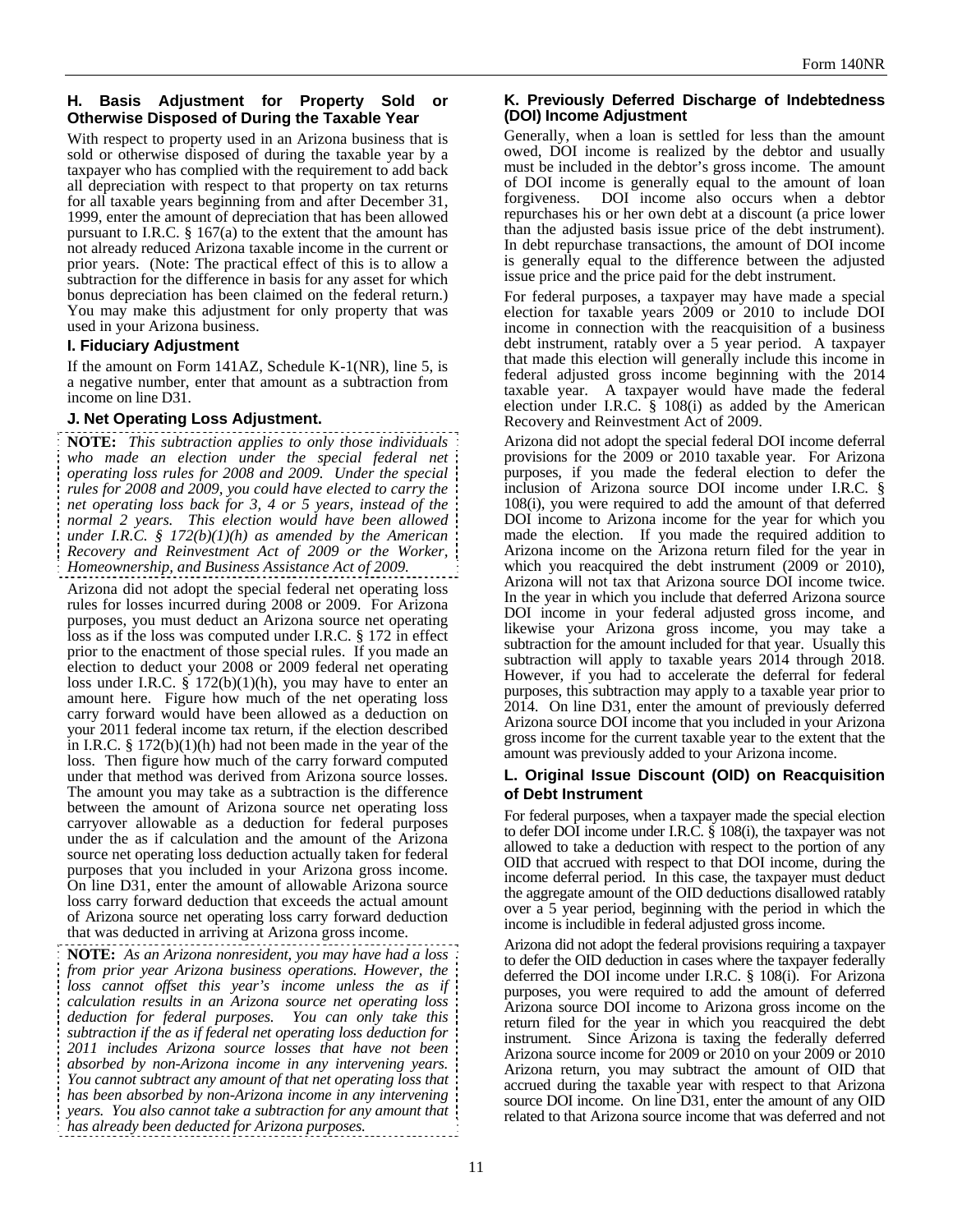allowed to be deducted in computing your federal adjusted gross income for 2011 under I.R.C. § 108(i).

#### **M. Other Adjustments**

Other special adjustments may be necessary. Call one of the numbers listed on the back cover if any of the following apply.

- You are a previously certified defense contractor that elected to amortize under Arizona Revised Statutes section 43-1024.
- You sold or disposed of property that was held for the production of income subject to Arizona tax and your basis was computed under the Arizona Income Tax Act of 1954.
- You deferred exploration expenses determined under Internal Revenue Code section 617 in a taxable year ending before January 1, 1990, and you have not previously taken a subtraction for those expenses.

## **Line D32 - Total Subtractions**

Add lines D26 through D31. Enter the total here and on the front of your return on line 17.

# **Line E33 - Last Name(s) Used in Prior Years**

Use line E33 if the last name that you are using on this return is not the same as the last name you used on Arizona returns filed for the last 4 years. On line E33, enter any other last name(s) that you used when filing your Arizona return during the last 4 years.

# **Totaling Your Income**

# **Line 14 - Federal Adjusted Gross Income**

You must complete your federal return before completing your Arizona return. You must complete a 2011 federal return to determine your federal adjusted gross income even if not filing a federal return.

Arizona uses federal adjusted gross income as a starting point to determine Arizona taxable income. Enter your federal adjusted gross income from page 2, line B15.

# **Line 15 - Arizona Income**

Enter your Arizona income from page 2, line B16, of your return.

## **Line 16 - Additions to Income**

Enter the amount from page 2, line C21, of your return.

#### **Line 17 - Subtractions From Income**

Enter the amount from page 2, line D32, of your return.

## **Line 18 - Arizona Adjusted Gross Income**

Add lines 15 and 16, then subtract line 17 from the sum. You may also complete the following worksheet to figure your Arizona adjusted gross income.

|         | Arizona Adjusted Gross Income Worksheet                                                                                         |  |        |
|---------|---------------------------------------------------------------------------------------------------------------------------------|--|--------|
|         | Enter the amount from Form<br>140NR, page 1, line 15.                                                                           |  | O(     |
| $2_{-}$ | Enter the amount from Form<br>140 $NR$ , page 1, line 16                                                                        |  | O(     |
| 3.      | Add line 1 to line 2. Enter the total.                                                                                          |  | $($ )( |
| 4.      | Enter the amount from Form<br>140NR, page 1, line 17.                                                                           |  | OC.    |
| 5.      | Subtract the amount on line 4 from<br>the amount on line 3. Enter the total<br>here and also on Form 140NR, page<br>1, line 18. |  |        |

# **Figuring Your Arizona Tax**

# **Line 19 - Itemized or Standard Deductions**

You must decide whether to take the standard deduction or to itemize your deductions. Your Arizona income tax will be less if you take the larger of your standard deduction or your itemized deduction.

When you *e-File*, the software completes e-file the math for you.

# **Your Standard Deduction**

**Tax Tip:** *You must prorate the standard deduction.* 

Nonresident individuals, who claim the standard deduction, must prorate the deduction by the percentage which the taxpayer's Arizona gross income is of the taxpayer's federal adjusted gross income. This will in effect prorate the standard deduction between income taxable to Arizona and income not taxable to Arizona and allow only that portion of the deduction allocable to income taxable to Arizona.

If you take the standard deduction, check box **19**S.

| <b>Standard Deduction Chart</b> |                                                      |  |
|---------------------------------|------------------------------------------------------|--|
| If your filing status is:       | Your standard<br>deduction prior to<br>prorating is: |  |
| Single                          | \$4,703                                              |  |
| Married filing separately       | \$4,703                                              |  |
| Married filing jointly          | \$9,406                                              |  |
| Head of household               | \$9.406                                              |  |

|    | <b>Standard Deduction Worksheet</b>                                                                                                                                          |    |
|----|------------------------------------------------------------------------------------------------------------------------------------------------------------------------------|----|
| 1. | Amount from standard deduction<br>chart. Enter the amount shown<br>for your filing status.                                                                                   | S  |
|    | 2. Enter your Arizona percentage from<br>Form 140NR, page 2, line B17.                                                                                                       |    |
| 3. | Multiply line 1 by the percent on<br>line 2. Enter the result here and<br>on Form 140NR, page 1, line 19.<br>Also check box 19S if you are<br>taking the standard deduction. | \$ |

# **Your Itemized Deduction**

You may itemize deductions on your Arizona return even if you do not itemize deductions on your federal return. The itemized deductions allowed for Arizona purposes are those itemized deductions that are allowable under the Internal Revenue Code. As an Arizona nonresident, you must prorate these deductions by the percentage which your Arizona gross income is of your federal adjusted gross income.

To determine your Arizona itemized deductions, complete a federal Form 1040, Schedule A. Then complete the Arizona Form 140NR, Schedule A(NR). If you itemize deductions, check box **19**I.

|                      | NOTE: If you itemize, you must attach a copy of your  |
|----------------------|-------------------------------------------------------|
|                      | federal Schedule A and your Arizona Schedule A(NR) to |
| vour Arizona return. |                                                       |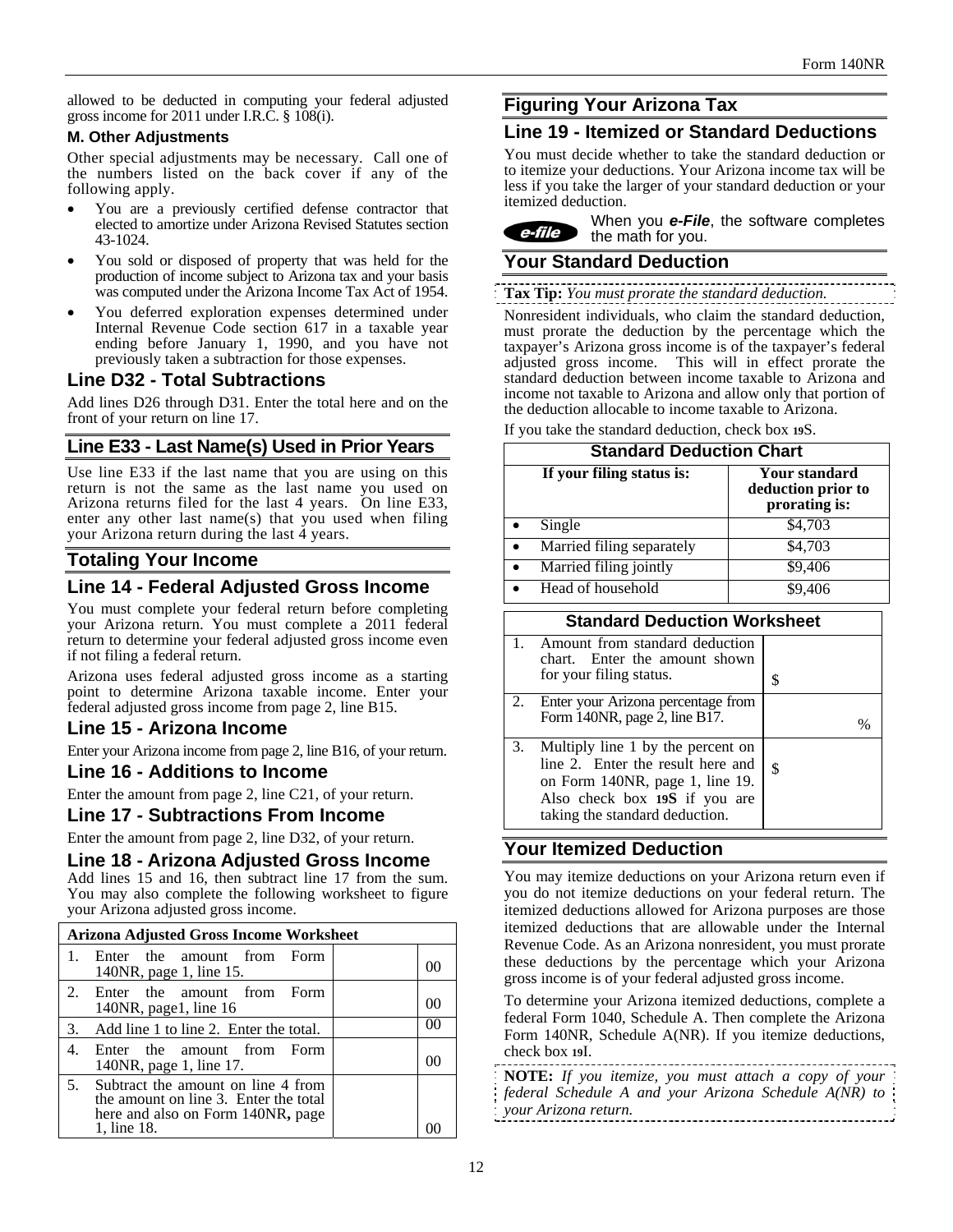# **Line 20 - Personal Exemptions**

Your personal exemption depends on your filing status. See Personal Exemption Chart. Then complete the Personal Exemption Worksheet.

| <b>Personal Exemption Chart</b>                                                                                                                        |                                                                                              |  |
|--------------------------------------------------------------------------------------------------------------------------------------------------------|----------------------------------------------------------------------------------------------|--|
| If you checked filing status:                                                                                                                          | <b>Personal Exemption</b><br>before proration:                                               |  |
| Single (Box 7)                                                                                                                                         | \$2,100                                                                                      |  |
| Married filing joint return<br>$(Box 4)$ and claiming<br>no<br>dependents (Box 10)                                                                     | \$4,200                                                                                      |  |
| Married filing joint return<br>(Box 4) and claiming at least<br>dependent (Box<br>10<br>one<br>excluding persons listed on<br>Page 2, line A3a)        | \$6,300                                                                                      |  |
| Head of household and you<br>are <b>not</b> married (Box 5)                                                                                            | \$4,200                                                                                      |  |
| Head of household and you<br>are a married person who<br>qualifies to file as head of<br>household (Box 5)                                             | \$3,150 Or Complete<br>Form 202 Personal<br><b>Exemption Allocation</b><br>Election.         |  |
| Married filing separately<br>(Box 6) with neither spouse<br>claiming any dependents<br>(Box 10)                                                        | $\sqrt{$2,100}$ Or Complete<br>Form 202 Personal<br><b>Exemption Allocation</b><br>Election. |  |
| Married filing separately (Box<br>6) with one spouse claiming at<br>least one dependent (Box 10<br>excluding persons listed<br>on<br>Page 2, line A3a) | \$3,150 Or Complete<br>Form 202 Personal<br><i><b>Exemption Allocation</b></i><br>Election.  |  |

**NOTE For Active Duty Military Personnel Only:** *If you were on active duty in Arizona during 2011, but were a resident of another state, do not prorate your personal exemption. You are allowed a 100% deduction for the personal exemption (to include spouse).* 

#### **Personal Exemption Worksheet**

| 1. Amount from personal exemption<br>chart. If you were an active duty<br>military member during 2011,<br>skip lines 2 and 3 and enter this<br>amount on Form 140NR, page 1,<br>line 20. All other taxpayers<br>complete lines 2 and 3. | \$ |
|-----------------------------------------------------------------------------------------------------------------------------------------------------------------------------------------------------------------------------------------|----|
| 2. Enter your Arizona percentage<br>from Form 140NR, page 2, line<br>B <sub>17</sub> .                                                                                                                                                  | %  |
| 3. Multiply line 1 by the percent on<br>line 2. Enter the result here and<br>on Form 140NR, page 1, line 20.                                                                                                                            |    |

A married couple who does not claim any dependents may take one personal exemption of \$4,200 (prior to prorating). If the husband and wife file separate returns, either spouse may (prior to prorating) take the entire \$4,200 exemption, or the spouses may divide the \$4,200 (prior to prorating) between them. You and your spouse must complete Form 202 if either you or your spouse claim a personal exemption of more than \$2,100 (prior to prorating). If you and your spouse do not complete Form 202, you may (prior to prorating) take an exemption of only \$2,100 (one-half of the total \$4,200).

A married couple who claims at least one dependent may take one personal exemption of \$6,300 (prior to prorating). If the husband and wife file separate returns, either spouse may (prior to prorating) take the entire \$6,300 exemption, or the spouses may divide the \$6,300 between them. You and your spouse must complete Form 202 if either you or your spouse claim a personal exemption of more than \$3,150 (prior to prorating). If you and your spouse do not complete Form 202, you may (prior to prorating) take an exemption of only \$3,150 (one-half of the total \$6,300).

If you are a married person who qualifies to file as a head of household, you may take the entire \$6,300 (prior to prorating) personal exemption or you may divide the exemption with your spouse. You and your spouse must complete Form 202 if either you or your spouse claim a personal exemption of more than \$3,150 (prior to prorating). If you and your spouse do not complete Form 202 you may (prior to prorating) take an exemption of only \$3,150 (onehalf of the total \$6,300).

The spouse who claims more than one-half of the total personal exemption (prior to prorating) must attach the original Form 202 to his or her return. The spouse who claims less than one-half of the total personal exemption (prior to prorating) must attach a copy of the completed Form 202 to his or her return.

## **Line 21 - Taxable Income**

Subtract lines 19 and 20 from line 18 and enter the result. Use this amount to calculate your tax using Tax Table X or Y.

## **Line 22 - Tax Amount**

Enter the tax from Tax Table X or Y.

## **Line 23 - Tax from Recapture of Credits from Arizona Form 301**

Enter the amount of tax due from recapture of credits from Form 301, Part II, line 34.

## **Line 24 - Subtotal of Tax**

Add lines 22 and 23.

## **Lines 25 and 26 - Clean Elections Fund Tax Reduction**

You may designate \$5 of your tax go to the Clean Elections Fund and may also reduce your tax by up to \$5. If you are married filing a joint return, both you and your spouse may make this designation and also reduce your tax by up to \$10.

#### **Single Taxpayers, Heads of Household, and Married Taxpayers Filing a Joint Return With Only One Spouse Making a Designation**

To make this designation, Check box **25**1 marked yourself.

If you checked box **25**1 and the amount on Form 140NR, page 1, line 24 is \$10 or more, enter \$5 on line 26. If the amount on line 24 is less than \$10, complete the following worksheet.

#### **Married Taxpayers Filing a Joint Return With Both Spouses Making a Designation**

If both spouses want to make this designation, one spouse should check box **25**1, and the other spouse should check box **25**2.

If you checked both box **25**1 and box **25**2 and the amount on Form 140NR, page 1, line 24 is \$20 or more, enter \$10 on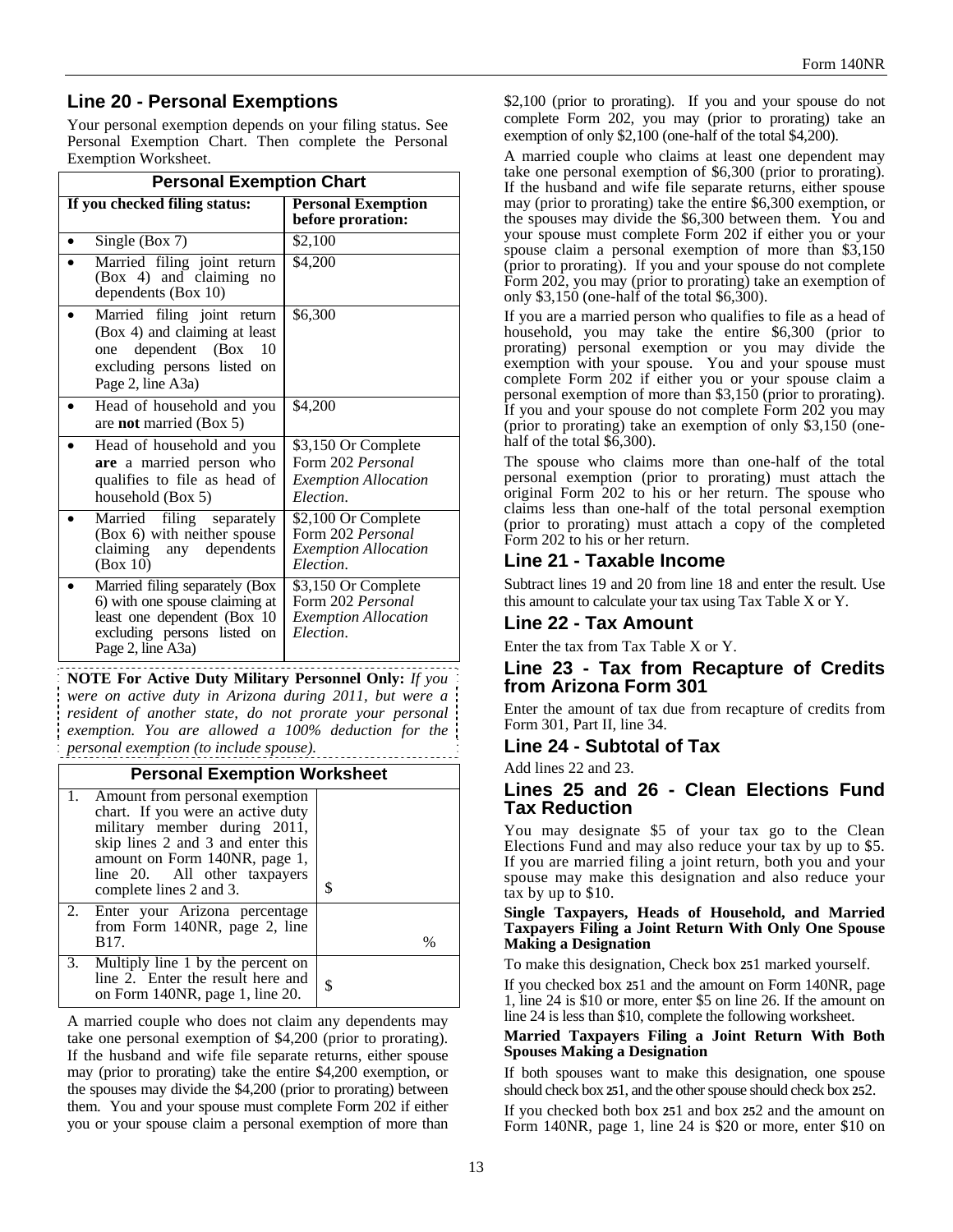line 26. If the amount on line 24 is less than \$20, complete the worksheet below.

|    | <b>Clean Elections Fund Tax Reduction Worksheet</b>                                                                 |  |  |
|----|---------------------------------------------------------------------------------------------------------------------|--|--|
|    | Enter the amount of tax from Form<br>140NR, page 1, line 24.                                                        |  |  |
|    | 2. If you checked box 251, enter \$5. If a<br>joint return and your spouse also checked<br>box 252, enter \$10.     |  |  |
|    | 3. Balance of tax eligible for tax reduction.<br>Subtract line 2 from line 1. If less than<br>zero, enter zero "0". |  |  |
|    | 4. If you checked box 251, enter \$5. If a<br>joint return and your spouse also checked<br>box $252$ , enter \$10.  |  |  |
| 5. | Tax reduction. Enter the lesser of line 3<br>or line 4. Also enter this amount on Form<br>140NR, page 1, line 26.   |  |  |
|    |                                                                                                                     |  |  |

**NOTE:** *Amounts designated to the Clean Elections Fund here do not qualify for the credit on line 30.*

## **Line 27 - Reduced Tax**

Subtract line 26 from line 24. Enter the result.

## **Line 28 - Nonrefundable Credits from Arizona Form 301 or Forms 321, 322, and 323 if Form 301 is not Required**

Complete line 28 if you take any of the following credits. Also make sure that you attach the Arizona Form 301 if you are required to complete Form 301 and the appropriate credit form or forms to your return.

1. **Defense Contracting Credits.** Your unused defense contracting credit carryover may be carried forward as a credit against subsequent taxable years' tax liability through tax year 2011. See Form 302 for details.

2. **Enterprise Zone Credit.** The enterprise zone credit has been repealed effective June 30, 2011. Employment positions filled after June 30, 2011 do not qualify. Credits established in tax year 2011 will expire if not used by tax year 2016. See Form 304 for more information.

3. **Environmental Technology Facility Credit.** You may qualify for this credit if your business incurred expenses in constructing a qualified environmental technology manufacturing facility. Use Form 305 to figure this credit.

4. **Military Reuse Zone Credit.** You may qualify for this credit if you have qualifying net increases in full-time employment within a military reuse zone. Use Form 306 to figure this credit.

5. **Recycling Equipment Credit.** The recycling equipment credit allowable to individuals has been repealed. You may not take this credit for taxable years beginning January 1, 2003 or later. However, the repeal did not affect any credit carryover that accrued prior to the repeal. Use Form 307 to figure any allowable credit carryover.

6. **Credit for Increased Research Activities - Individuals.** You may qualify for this credit if you incurred qualified research expenses for research conducted in Arizona. Use Form 308-I to figure this credit.

7. **Credit for Taxes Paid to Another State or Country.**  You may qualify for this credit if you paid tax to Arizona and another state or country on the same income. Use Form 309 to figure this credit.

8. **Agricultural Water Conservation System Credit.** You may qualify for this credit if you incurred expenses to purchase and install an agricultural water conservation system in Arizona. Use Form 312 to figure this credit.

9. **Pollution Control Credit.** You may qualify for this credit if you purchased depreciable property used in a trade or business to reduce or prevent pollution. Use Form 315 to figure this credit.

10. **Credit for Solar Hot Water Heater Plumbing Stub Outs and Electric Vehicle Recharge Outlets.** You may qualify for this credit if you install solar hot water heater plumbing stub outs or electric vehicle recharge outlets in houses or dwelling units you construct. The taxpayer that constructed the dwelling may also transfer the credit to a purchaser. Use Form 319 to figure this credit.

11. **Credit for Employment of TANF Recipients.** You may qualify for this credit if you employed TANF recipients during the taxable year. Use Form 320 to figure this credit.

12. **Credit for Contributions to Charities that Provide Assistance to the Working Poor.** You may qualify for this credit if you made contributions to certain charities that provide help to the working poor. Use Form 321 to figure this credit.

13. **Credit for Contributions Made or Fees Paid to Public Schools.** You may qualify for this credit if you paid certain fees to public schools in Arizona. Use Form 322 to figure this credit.

14. **Credit for Contributions to Private School Tuition Organizations.** You may qualify for this credit if you made contributions to a school tuition organization that provides scholarships or grants to qualified schools. Use Form 323 to figure this credit.

15. **Agricultural Pollution Control Equipment Credit.**  You may qualify for this credit if you are involved in commercial agriculture and incur expenses to purchase tangible personal property that is primarily used in your trade or business in Arizona to control or prevent pollution. Use Form 325 to figure this credit.

16. **Credit for Donation of School Site.** You may qualify for this credit if you donated real property and improvements to a school district or a charter school for use as a school or as a site for the construction of a school. Use Form 331 to figure this credit.

17. **Credit for Healthy Forest Enterprises.** You may qualify for this credit if you had net increases in qualified employment positions as a healthy forest enterprise. Use Form 332 to figure this credit.

18. **Credit for Employing National Guard Members.** You may qualify for this credit if you are an employer who has an employee that is a member of the Arizona National Guard if the employee is placed on active duty. Use Form 333 to figure this credit.

19. **Motion Picture Credits.** The motion picture credit was effective from and after December 31, 2005 through December 31, 2010. However, if a motion picture production company submitted its application for pre-approval for motion picture production credits before December 31, 2010, the department will allow qualified expenses incurred after December 31, 2010, as long as the expenses are incurred during the required 24-month period provided in the preapproval issued by the Arizona Commerce Authority (or its predecessor), and all other requirements have been met. See Form 334 for more information.

20. **Credit for Solar Energy Devices** - **Commercial or Industrial Applications.** This credit is available to taxpayers that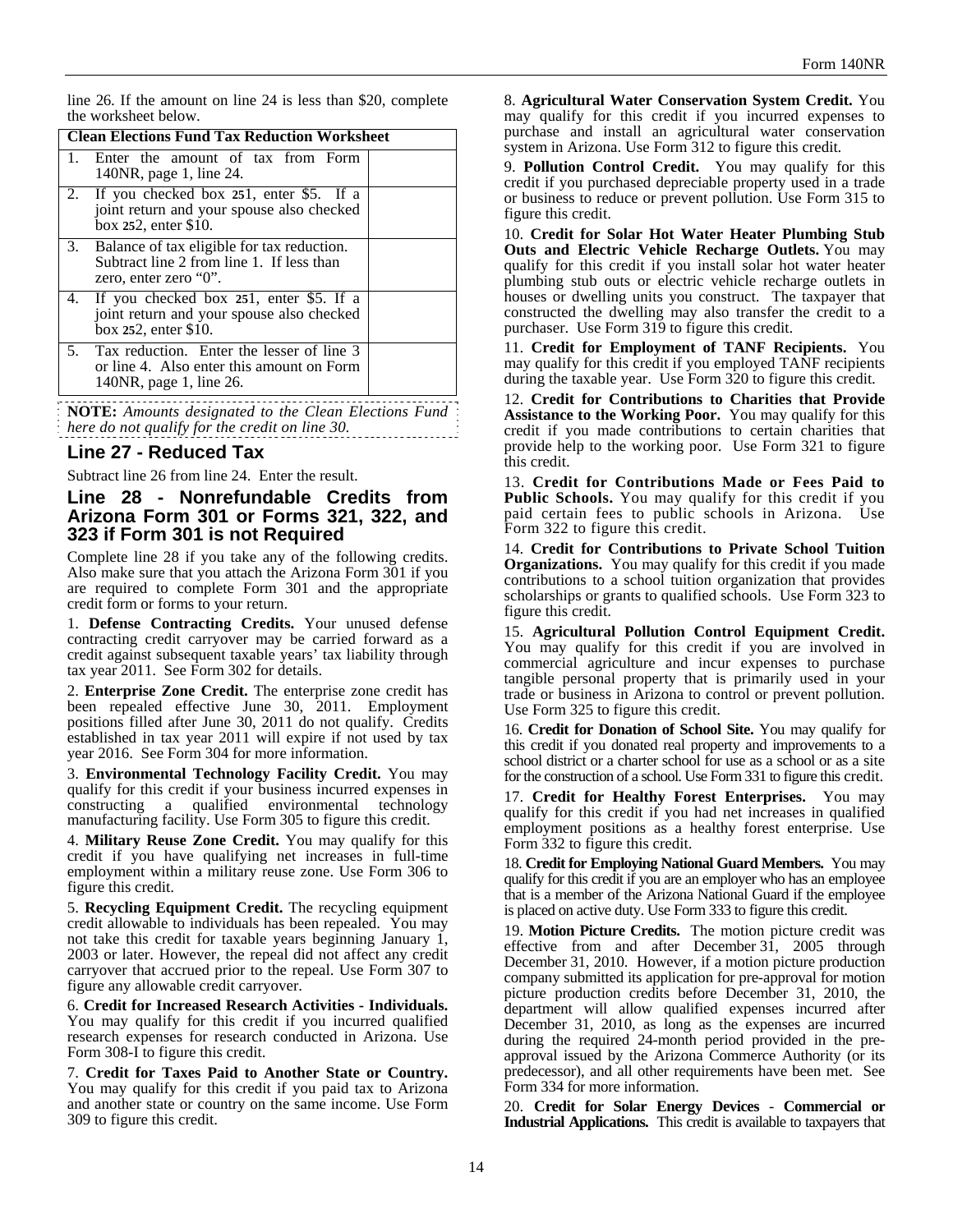install solar energy devices for commercial, industrial, or other nonresidential applications in Arizona. Use Form 336 to figure this credit.

21. **Credit for Investment in Qualified Small Businesses.** You may qualify for this credit if you made an investment in a qualified small business. Use Form 338 to figure this credit.

22. **Credit for Donations to the Military Family Relief Fund.** You may qualify for this credit if you made a cash contribution to the Arizona Military Family Relief Fund during the taxable year. Use Form 340 to figure this credit.

23. **Renewable Energy Production Tax Credit.** You may qualify for this credit if you produced electricity using renewable energy resources. Use Form 343 to figure this credit.

24. **Solar Liquid Fuel Credit.** You may qualify for this credit if you incurred expenses for research and development costs associated with solar liquid fuel. Use Form 344 to figure this credit.

25. **Credit for New Employment.** You may qualify for this credit if your business had a net increase in qualified employment positions after June 30, 2011. Use Form 345 to figure this credit.

Compute your credit on the appropriate form. Then complete Form 301 and enter the amount from Form 301, Part II, line 65. The credits on line 28 cannot reduce your tax below zero. These credits are not refundable credits.

Attach Arizona Form 301 along with any supporting documents to your return.

# **Line 29 - Credit Type**

If you entered an amount on line 28, write the form number of each credit claimed.

|                  | If you are claiming:                                                                                 | Write<br>form<br>number: |
|------------------|------------------------------------------------------------------------------------------------------|--------------------------|
| 1.               | <b>Defense Contracting Credits</b>                                                                   | 302                      |
| 2.               | <b>Enterprise Zone Credit</b>                                                                        | 304                      |
| $\overline{3}$ . | <b>Environmental Technology Facility Credit</b>                                                      | 305                      |
| 4.               | Military Reuse Zone Credit                                                                           | 306                      |
| 5.               | <b>Recycling Equipment Credit</b>                                                                    | 307                      |
| 6.               | Credit for Increased Research Activities<br>- Individuals                                            | 308                      |
| 7.               | Credit for Taxes Paid to Another State<br>or Country                                                 | 309                      |
| 8.               | Agricultural<br>Water<br>Conservation<br><b>System Credit</b>                                        | 312                      |
| 9.               | <b>Pollution Control Credit</b>                                                                      | 315                      |
|                  | 10. Credit for Solar Hot Water Heater<br>Plumbing Stub Outs and Electric<br>Vehicle Recharge Outlets | 319                      |
|                  | 11. Credit<br>of TANF<br>for Employment<br>Recipients                                                | 320                      |
|                  | 12. Credit for Contributions to Charities<br>That Provide Assistance to the Working<br>Poor          | 321                      |
|                  | 13. Credit for Contributions Made or Fees<br>Paid to Public Schools                                  | 322                      |
|                  | 14. Credit for Contributions to Private<br><b>School Tuition Organizations</b>                       | 323                      |

| 15. Agricultural Pollution<br>Control<br>Equipment Credit                           | 325 |
|-------------------------------------------------------------------------------------|-----|
| 16. Credit for Donation of School Site                                              | 331 |
| 17. Credit for Healthy Forest Enterprises                                           | 332 |
| 18. Credit for Employing National Guard<br>Members                                  | 333 |
| 19. Motion Picture Credits                                                          | 334 |
| 20. Credit for Solar Energy Devices<br><b>Commercial or Industrial Applications</b> | 336 |
| 21. Credit for Investment in Qualified Small<br><b>Businesses</b>                   | 338 |
| 22. Credit for Donations to the Military Family<br><b>Relief Fund</b>               | 340 |
| 23. Renewable Energy Production Tax Credit                                          | 343 |
| 24. Solar Liquid Fuel Credit                                                        | 344 |
| 25. Credit for New Employment                                                       | 345 |
|                                                                                     |     |

# **Line 30 - Clean Elections Fund Tax Credit**

**NOTE:** *An amount entered on Form 140NR, page 1, line 26 does not qualify for the credit. Do not include that amount here. For the purpose of this credit, that amount is not a donation.*

If you made a donation to the Citizens Clean Elections Fund, you may take a credit for that gift.

For 2011, you may claim a credit for:

- Donations made directly to the fund during 2011.
- A donation made to the fund on your 2010 income tax return that you filed in 2011.

You may not claim a credit on the 2011 return for a donation made to the fund on your 2011 return. If you make a donation to the fund with your 2011 return, that you file in 2012, you may claim a credit for that donation on your 2012 return.

Complete the following worksheet to figure your credit.

| <b>Worksheet for Calculating the 2011 Clean Elections</b><br><b>Fund Tax Credit</b>                                              |                                                                                                                         |  |  |  |
|----------------------------------------------------------------------------------------------------------------------------------|-------------------------------------------------------------------------------------------------------------------------|--|--|--|
| 1.                                                                                                                               | Enter the amount donated directly to<br>the fund during 2011.                                                           |  |  |  |
| 2.                                                                                                                               | Enter the amount donated to the fund<br>with your 2010 tax form.                                                        |  |  |  |
| 3.                                                                                                                               | Add line 1 and line 2. Enter the total.                                                                                 |  |  |  |
| 4.                                                                                                                               | Enter the amount from Form 140NR,<br>page 1, line 27.                                                                   |  |  |  |
| 5.                                                                                                                               | Enter the amount from Form 140NR,<br>page 1, line 28.                                                                   |  |  |  |
| 6.                                                                                                                               | Subtract line 5 from line 4.                                                                                            |  |  |  |
| 7.                                                                                                                               | Multiply line 6 by $20\%$ (.20).                                                                                        |  |  |  |
| 8.                                                                                                                               | Enter \$670 if single, head of household,<br>or married filing separately.<br>Enter<br>\$1,340 if married filing joint. |  |  |  |
| 9.                                                                                                                               | Enter the larger of line 7 or line 8.                                                                                   |  |  |  |
|                                                                                                                                  | 10. Enter the smaller of line 3, line 6, or<br>line 9 here and also on Form 140NR,<br>page 1, line 30.                  |  |  |  |
| NOTE: This credit will only reduce your tax and cannot be<br>refunded. You may not carry forward any amount of unused<br>credit. |                                                                                                                         |  |  |  |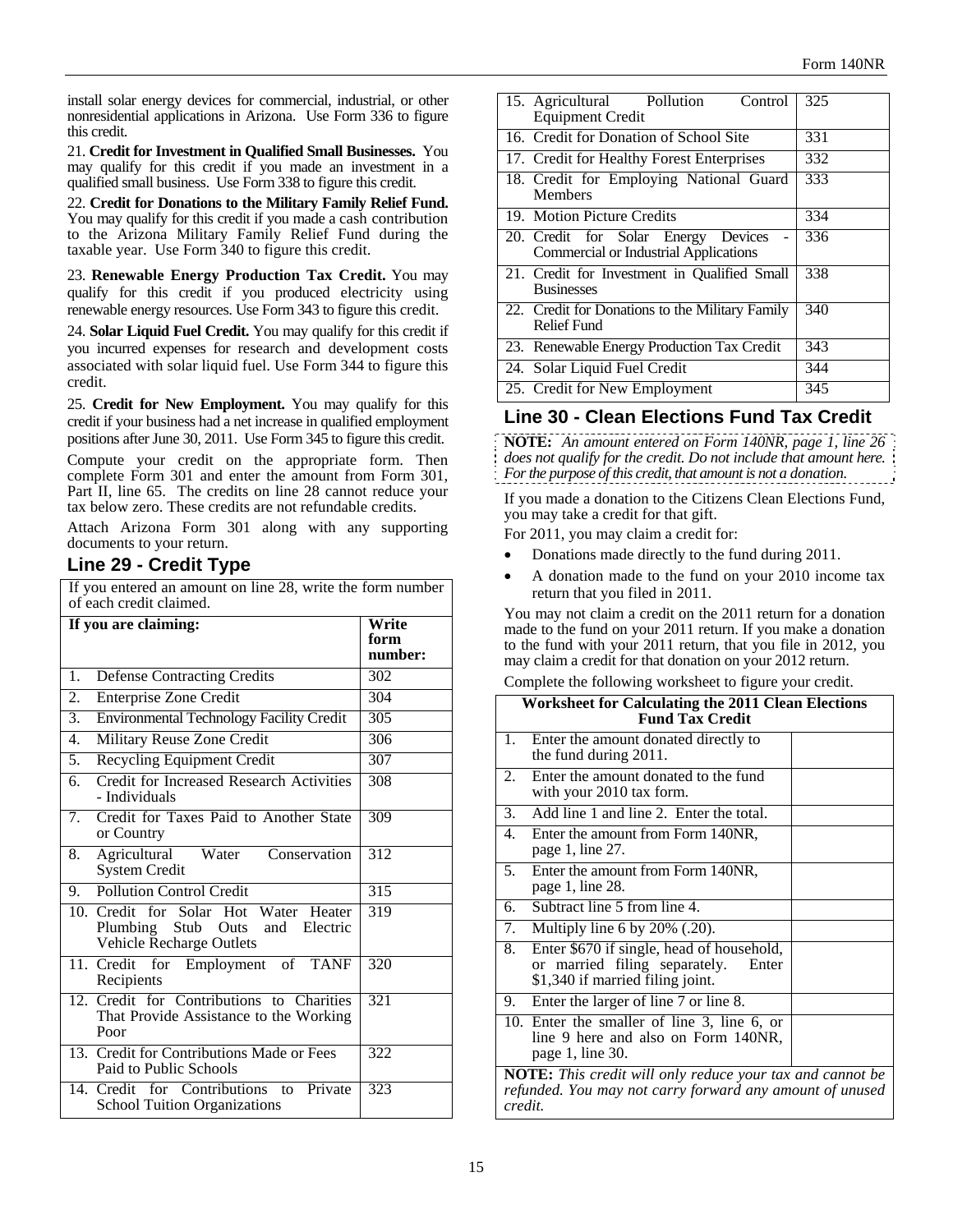# **Line 31 - Balance of Income Tax**

Subtract lines 28 and 30 from line 27. If the sum of lines 28 and 30 is more than line 27, enter zero on line 31.

# **Line 32 - Unpaid Arizona Use Tax**

Use line 32 to report any use tax that you owe from out-of-state purchases that you made in 2011. Enter an amount on line 32 to report your use tax only if all of the following apply.

- 1. The items you bought were not for business purposes.
- 2. You stored, used or consumed the item in Arizona.
- 3. You are not a registered retailer.

For example, you may have bought goods from a catalogue or from the Internet. You may have purchased items costing more than \$200, while traveling outside of the U.S. If you made any out-of-state purchase during 2011 and paid **no**  sales tax on that purchase, you must complete the use tax worksheet, if items 1 through 3 above apply. You should keep your receipts or invoices for your out-of-state purchases.

Some items are exempt from use tax. For example, you do not have to pay use tax on any of the following items:

- Prescription drugs
- Prescription eyeglasses
- Contact lenses
- Hearing aids

Other items may also be exempt from use tax. To find out more about use tax and items exempt from use tax, see our brochure, *Pub 610, Use Tax*. To see this brochure, visit our web site at www.azdor.gov and click on publications.

If you did not make any out-of-state purchases during 2011, you do not owe any use tax. In this case, enter "0" on line 32.

## **Arizona's Use Tax**

Arizona's use tax has been part of our tax laws since 1955. Every state with a sales tax also has a use tax. When Arizona shoppers buy from out-of-state sellers who do not collect tax, this puts in-state sellers at a disadvantage. The use tax puts all retailers on a level playing field.

#### **What if I Have Already Paid Tax on My Out-of-State Purchase?**

If you have paid sales tax to another state on the purchase, or if you have already paid your Arizona use tax, then you should enter "0" on line 32.

#### **Use Tax Worksheet**

Complete the following worksheet to figure your unpaid use tax.

| <b>Use Tax Worksheet</b> |                                                                                                                                                                                                                    |  |  |  |
|--------------------------|--------------------------------------------------------------------------------------------------------------------------------------------------------------------------------------------------------------------|--|--|--|
|                          | 1. Taxable Purchases                                                                                                                                                                                               |  |  |  |
|                          | 2. Arizona use tax rate                                                                                                                                                                                            |  |  |  |
|                          | 3. Multiply line 1 by the decimal on line 2.<br>Enter the result here.                                                                                                                                             |  |  |  |
|                          | 4. Round the amount on line 3 to the nearest<br>whole dollar. If 50 cents or more, round<br>up to the next dollar; if less than 50 cents,<br>round down. Also enter this amount on<br>Form 140NR, page 1, line 32. |  |  |  |

The following example shows how to complete the worksheet.

**Example:** Rita is living in Phoenix and she orders a new bedspread from the Out-of-State Catalog Store based in New York. Rita will use this bedspread in her Arizona winter home. The price is \$125. The Catalog Store collects no tax. Rita must pay Arizona use tax on this purchase. Rita will complete the worksheet as follows:

| <b>Use Tax Worksheet - Example</b>                                                                                                                                                                                       |          |  |  |  |
|--------------------------------------------------------------------------------------------------------------------------------------------------------------------------------------------------------------------------|----------|--|--|--|
| 1. Taxable Purchases                                                                                                                                                                                                     | \$125.00 |  |  |  |
| 2. Arizona use tax rate                                                                                                                                                                                                  | .066     |  |  |  |
| 3. Multiply line 1 by the decimal on line 2.<br>Enter the result here.                                                                                                                                                   | 8.25     |  |  |  |
| Round the amount on line 3 to the<br>4.<br>nearest whole dollar. If 50 cents or<br>more, round up to the next dollar; if less<br>than 50 cents, round down. Also enter<br>this amount on Form 140NR, page 1,<br>line 32. | \$8.00   |  |  |  |
| In this example, Rita will enter \$8 on Form<br>140NR, page 1, line 32.                                                                                                                                                  |          |  |  |  |

# **Line 33 - Balance of Tax**

Add lines 31 and 32. Enter the result.

# **Totaling Payments**

## **Line 34 - Arizona Income Tax Withheld**

Enter the Arizona income tax withheld shown on the Form(s) W-2 from your employer. Do not include income taxes withheld by any other state. Attach the Form(s) W-2 after the last page of your return.

## **Line 35 - Arizona Estimated Tax Payments for 2011 and Amount Applied from 2010 Return**

Use this line if you did one of the following:

- 1. Made estimated income tax payments to Arizona for 2011.
- 2. Applied any of your refund from your 2010 Arizona return to 2011 estimated taxes for Arizona.

Enter the total amount paid and/or applied to 2011 taxes.

**NOTE:** *If you made joint Arizona estimated payments for 2011, but are filing separate 2011 Arizona income tax returns, see Arizona Department of Revenue Income Tax Ruling ITR 02-3.*

# **Line 36 - 2011 Arizona Extension Payment (Form 204)**

Use this line to report the payment you sent with your extension request, or the electronic extension payment you made using www.aztaxes.gov.

# **Line 37 - Other Refundable Credits**

Enter the total of refundable credits you are claiming from Form 308-I, *Credit for Increased Research Activities - Individuals*, or Form 342, *Credit for Renewable Energy Industry.*

If you enter an amount on this line, be sure you check the box or boxes to show which credits you are claiming. Also be sure to attach the credit claim form (308-I or 342) to your return when you file.

#### **Credit for Increased Research Activities - Individuals (Form 308-I)**

You may qualify for the refundable increased research activities credit if you incurred qualified research expenses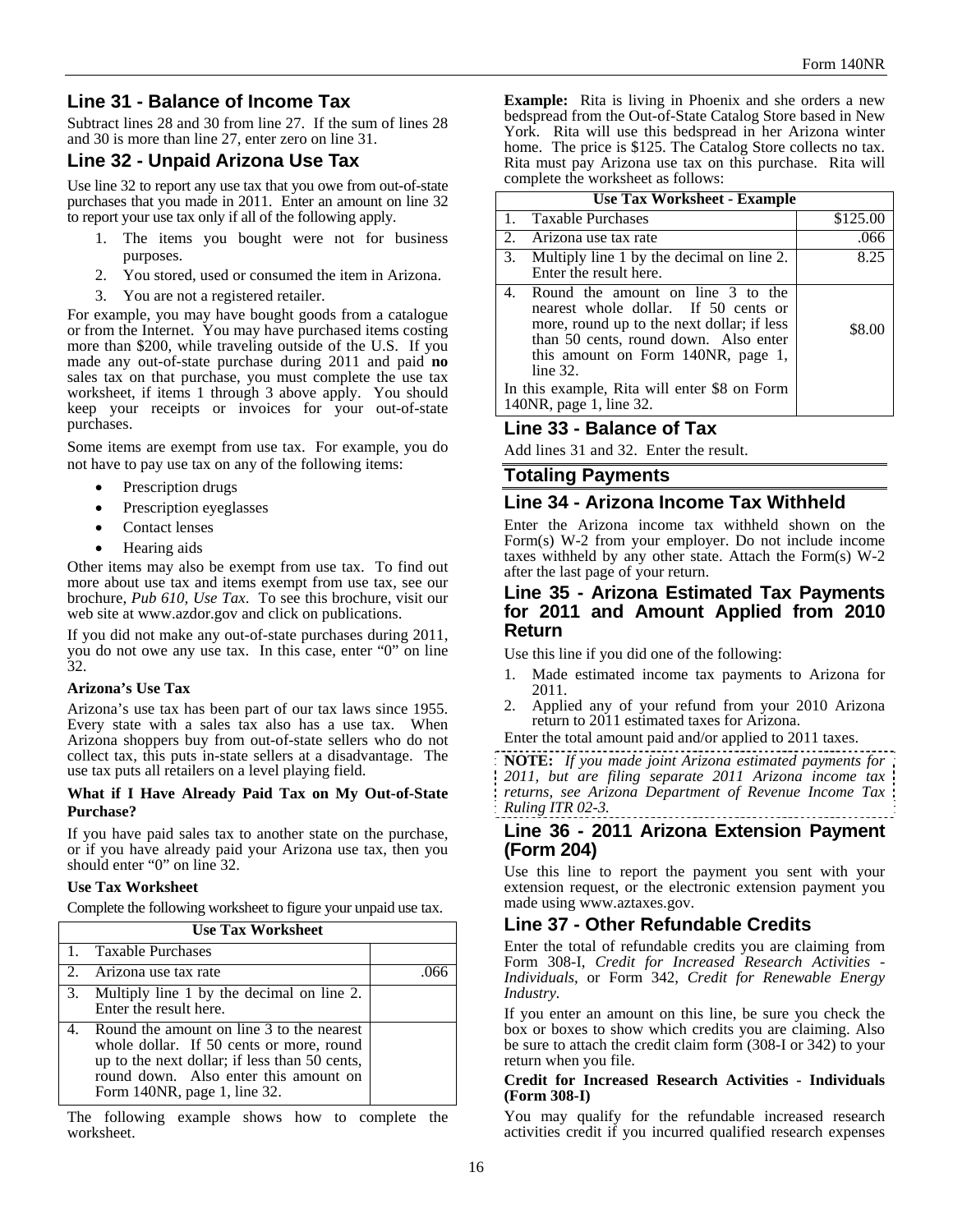for research conducted in Arizona. For more information about this credit, and to see whether you may claim a refund of this credit, see Arizona Form 308-I.

If you are claiming a refund of the increased research activities credit from Form 308-I, enter the amount from Form 308-I, Part IV, line 29.

#### **Renewable Energy Industry Credit (Form 342)**

You may qualify for the refundable renewable energy industry credit if you expanded or located a qualified renewable energy operation in Arizona. information about this credit, see Arizona Form 342.

If you are claiming the renewable energy industry credit, from Form 342, enter the amount from Form 342, Part IV, line 12.

**NOTE**: *If you are claiming a refundable credit from both Form 308-I and Form 342, add the amount from Form 308- I, part IV, line 29 to the amount from Form 342, Part IV, line 12 and enter the total on Form 140NR, page 1, line 37.* 

# **Line 38 - Total Payments**

Add lines 34 through 37. Enter the total.

Also, do the following if you computed your 2011 tax under Arizona's claim of right provisions.

- 1. Write "ARS § 43-1029" and the amount of the prior year tax reduction in the space to the left of your total payment amount.
- 2. Include the credit for the prior year tax reduction in the total entered on line 38.
- 3. Attach a schedule explaining the amounts repaid and the computation of the prior year tax reduction.

For more information on Arizona's claim of right provisions, see Arizona Department of Revenue Individual Income Tax Procedure ITP 95-1.

## **Figuring Your Overpayment or Tax Due**

#### **Line 39 - Tax Due**

If line 33 is more than line 38, you have tax due. Subtract line 38 from line 33. Skip lines 40, 41 and 42.

#### **Line 40 - Overpayment**

If line 38 is more than line 33, subtract line 33 from line 38. Complete lines 41 and 42.

## **Line 41 - Amount of Line 40 to Apply to 2012 Tax**

If you want all or part of your refund applied to next year's Arizona estimated taxes, enter that amount.

**NOTE:** *If you apply any of the amount shown on line 40 to 2012, you cannot use that amount to pay any tax that is later found to be due for 2011. You also may not claim a refund for that amount until you file your 2012 return.*

## **Line 42 - Balance of Overpayment**

Subtract line 41 from line 40 to determine your overpayment balance before voluntary gifts and any estimated payment penalty.

# **Making Voluntary Gifts**

You can make voluntary gifts to each of the funds shown below. A gift will reduce your refund or increase the amount due with your return.

**NOTE:** *If you make a gift, you cannot change the amount of that gift later on an amended return.*

# **Line 43 - Aid for Education Fund**

Gifts go to the Arizona Assistance for Education Fund. The Arizona Board of Education will distribute money in this fund to school districts.

*CAUTION: If you make a contribution to the Aid to Education Fund, you must contribute your entire refund. You may not give more than or less than your entire refund.* 

# **Line 44 - Arizona Wildlife Fund**

You may give some or all of your refund to the Arizona Wildlife Fund. You may also give more than your entire refund.

Your gift to the Arizona Wildlife Fund helps protect wildlife in the state. Many species like bald eagles, Apache trout and black-footed ferrets benefit from your gifts to this fund. Gifts are also used to improve areas for watching wildlife statewide.

# **Line 45 - Citizens Clean Elections Fund**

You may give some or all of your refund to the Citizens Clean Elections Fund. You may also send in additional money with your return. If you send in additional money with your return, include that amount on line 59. Enter the amount you want to donate on line 45.

If you make a donation to the fund with your 2011 return, that you file in 2012, you may claim a credit for that donation on your 2012 return.

The Citizens Clean Elections Fund provides funding to each participating candidate who qualifies for campaign funding.

## **Line 46 - Child Abuse Prevention Fund**

You may give some or all of your refund to the Arizona Child Abuse Prevention Fund. You may also give more than your entire refund.

Gifts go to the Arizona Child Abuse Prevention Fund. This fund provides financial aid to community agencies for child abuse prevention programs.

## **Line 47 - Domestic Violence Shelter Fund**

You may give some or all of your refund to the Domestic Violence Shelter Fund. You may also give more than your entire refund.

Gifts go to the Domestic Violence Shelter Fund. This fund provides financial aid to shelters for victims of domestic violence.

# **Line 48 - I Didn't Pay Enough Fund**

You may give some or all of your refund to the I Didn't Pay Enough Fund. You may also give more than your entire refund.

Gifts that you make to the I Didn't Pay Enough Fund will aid the state by going to the Arizona general fund.

## **Line 49 - National Guard Relief Fund**

You may give some or all of your refund to the National Guard Relief Fund. You may also give more than your entire refund.

Gifts go to the National Guard Relief Fund. This fund provides financial aid to families of Arizona National Guard members when the National Guard member is placed on active duty and is serving in a combat zone.

## **Line 50 - Neighbors Helping Neighbors Fund**

You may give some or all of your refund to the Neighbors Helping Neighbors Fund. You may also give more than your entire refund.

Gifts go to the Neighbors Helping Neighbors Fund. This fund provides eligible recipients with emergency aid in paying energy utility bills and conserving energy.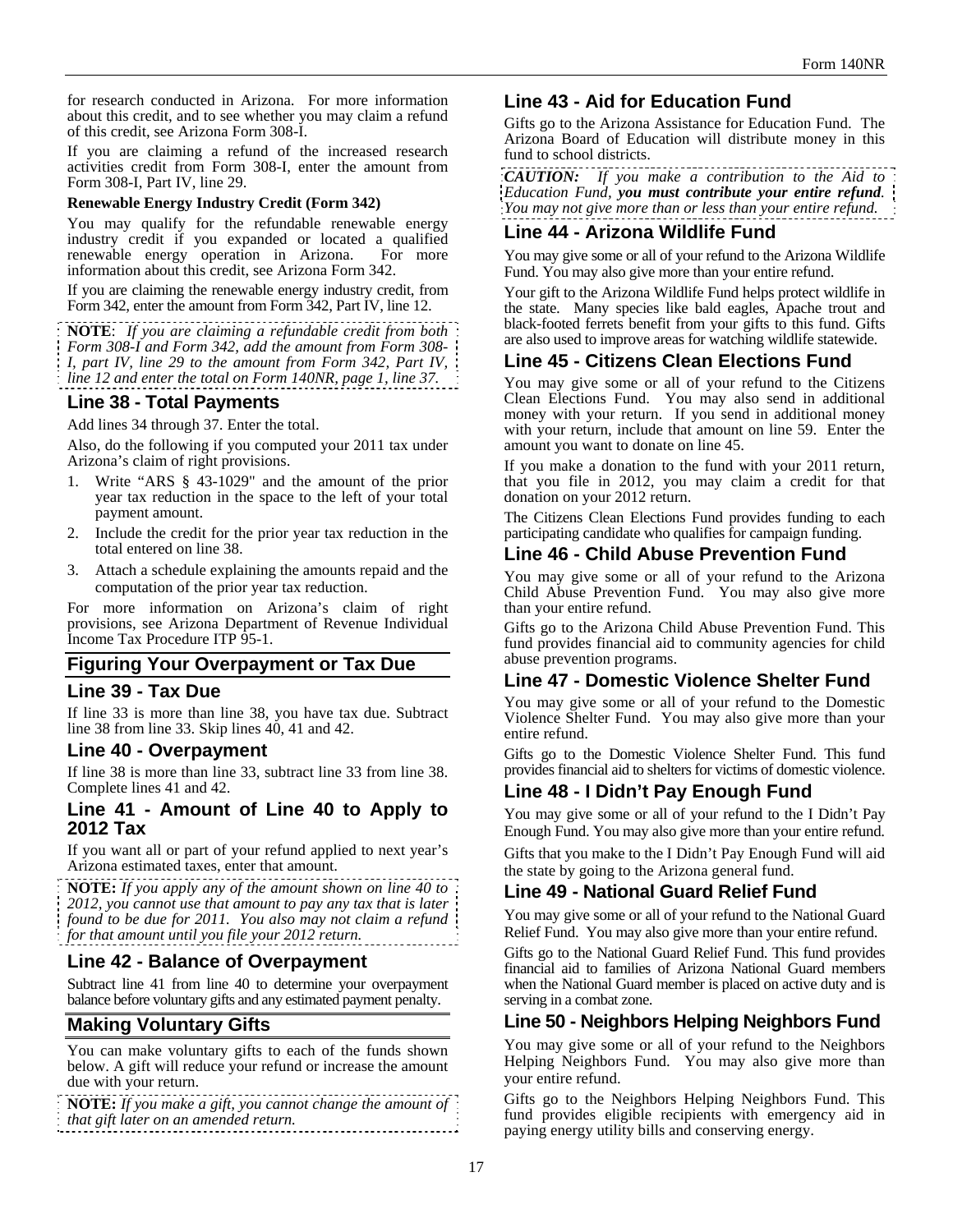# **Line 51 - Special Olympics Fund**

You may give some or all of your refund to the Special Olympics Fund. You may also give more than your entire refund.

Gifts go to the Special Olympics Fund. This fund helps provide programs of the Arizona Special Olympics.

# **Line 52 - Veterans' Donations Fund**

You may give some or all of your refund to the Veterans' Donations Fund. You may also give more than your entire refund. Gifts go to the Veterans' Donations Fund, which may be used for veterans in Arizona.

# **Line 53 - Political Gift**

Gifts go to one of the following political parties:

- Democratic
- Green
- Libertarian
- Republican

You may give some or all of your refund to a political party. You may also give more than your entire refund.

# **Line 54 - Political Party**

Check the box for the political party to which you wish to give. Select only one party. If you do not select a political party, the department will return the amount on line 53.

# **Line 55 - Estimated Payment Penalty and MSA Withdrawal Penalty**

## **Estimated Payment Penalty**

**NOTE:** *Do not complete Form 221, Underpayment of Estimated Tax by Individuals, if the amount on Form 140NR, page 1, line 34, is more than the amount on Form 140NR, page 1, line 31. If the amount on Form 140NR, page 1, line 34, is more than the amount on Form 140NR, page 1, line 31, skip line 55, unless you must report an MSA penalty.*

You must have made Arizona estimated income tax payments during 2011 if:

| Your filing status              | <b>AND</b>                                                       | AND                                                   |
|---------------------------------|------------------------------------------------------------------|-------------------------------------------------------|
| is:                             | Arizona<br>Your<br>gross income for<br>2010 was greater<br>than: | Arizona<br>Your<br>gross income for<br>2011 exceeded: |
| Married<br>Filing<br>Joint      | \$150,000                                                        | \$150,000                                             |
| Single                          | \$75,000                                                         | \$75,000                                              |
| Head of<br>Household            | \$75,000                                                         | \$75,000                                              |
| Married<br>Filing<br>Separately | \$75,000                                                         | \$75,000                                              |

If you report as a farmer or fisherman for federal purposes, you were not required to make estimated payments during 2011 if the following apply.

- 1. You are a calendar year filer. You file your Arizona return by March 1, 2012. You pay in full the amount stated on your return as owed.
- 2. You are a fiscal year filer. You file your Arizona return by the first day of the third month after the end of your fiscal year. You pay in full the amount stated on your return as owed.

**If the above applies, check box 2 on line 56 and do not complete Form 221.** 

An individual who fails to make the required estimated payments is subject to penalty on any estimated tax payment that is late or underpaid.

Complete and attach Form 221, *Underpayment of Estimated Tax by Individuals*, to determine if any penalty is due. Enter the total penalty from Form 221.

## **MSA Withdrawal Penalty**

You must pay a withdrawal penalty if you made an MSA withdrawal during 2011 and all of the following apply.

- 1. You have an MSA that qualifies as an MSA under Arizona law.
- 2. You used the amount withdrawn for purposes other than to pay for qualified medical expenses.
- 3. You made the withdrawal on a day other than the last business day of the year.
- 4. The withdrawal is not subject to the federal withdrawal penalty.

The penalty is equal to 10% of the withdrawal. The withdrawal penalty is not subject to abatement. You must remit this penalty with your income tax return filed for the year in which you made the withdrawal.

Multiply the amount of your withdrawal subject to penalty by 10%. Enter the result.

The following withdrawals are not subject to the penalty.

- 1. Any withdrawal subject to the federal withdrawal penalty.
- 2. Withdrawals made from your MSA on the last business day of the tax year.
- 3. Any withdrawal made by an account holder who is at least age 59 1/2 when he or she makes the withdrawal.

**NOTE:** *The following are not withdrawals. Do not enter a penalty for any of the following:* 

- *Amounts from the MSA used to pay qualified medical expenses*
- *A qualified return of excess contributions*
- *A qualified rollover*
- *The fair market value of an MSA received by a surviving spouse who was the deceased account holder's named beneficiary*

*For more information about the above items, see the department's MSA brochure, Pub 542.* 

# **Line 56 -**

**Box 1** - Check box 1 if any of the following applies to you.

- 1. You checked the box on line 1 of Form 221.
- 2. You completed the annualized income worksheet on Form 221.
- 3. You elected to be treated as a nonresident alien on your federal income tax return. You made three estimated payment installments. Your first installment equaled 50% of the total of all of your required installments.

**Box 2 -** If you are an individual who for federal purposes reports as a farmer or fisherman, check box 2.

**Box 3 -** If you completed and attached Form 221, check box 3.

**Box 4 -** If you included an MSA penalty on line 55, check box 4.

# **Figuring Your Refund or Tax Due**

#### **Line 58 - Refund**

Subtract line 57 from line 42. Enter your refund on line 58 and skip line 59.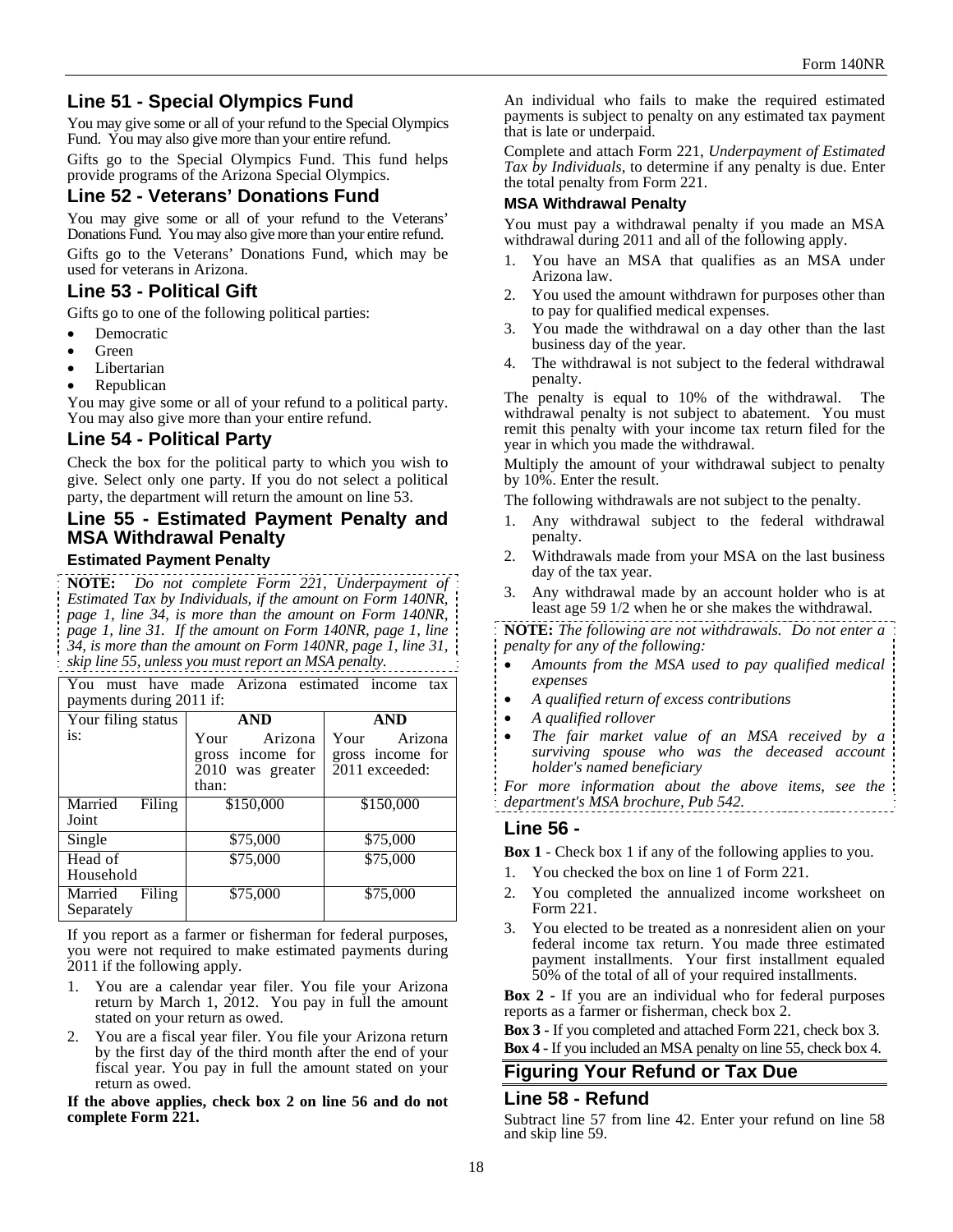If you owe money to any Arizona state agency, court, county, incorporated city or town and certain federal agencies, your refund may go to pay some of the debt. If so, the department will let you know by letter.

**Tax Tip:** *If you change your address before you get your refund, let the department know. Write to: Refund Desk, Arizona Department of Revenue, 1600 W Monroe, Phoenix AZ 85007. Include your SSN in your letter.* 

## **Direct Deposit of Refund**

Complete the direct deposit line if you want us to directly deposit the amount shown on line 58 into your account at a bank or other financial institution (such as a mutual fund, brokerage firm or credit union) instead of sending you a check.

**NOTE:** *Check the box on line 58A if the direct deposit will ultimately be placed in a foreign account. If you check box 58A, do not enter your routing or account numbers. If this box is checked, we will not direct deposit your refund. We will send you a check instead.* 

# **Why Use Direct Deposit?**

- You will get your refund fast even faster if you e-file!
- Payment is more secure since there is no check to get lost.
- It is more convenient. No trip to the bank to deposit your check.
- Saves tax dollars. A refund by direct deposit costs less to process than a check.

**NOTE:** *We are not responsible for a lost refund if you enter the wrong account information. Check with your financial institution to get the correct routing and account numbers and to make sure your direct deposit will be accepted.*

# **Routing Number**

#### **MAKE SURE YOU ENTER THE CORRECT ROUTING NUMBER.**

The routing number must be 9 digits. The first 2 digits must be 01 through 12 or 21 through 32. Otherwise, the direct deposit will be rejected and a check sent instead. On the sample check below, the routing number is 250250025.

Your check may state that it is payable through a financial institution different from the one at which you have your checking account. If so, **do not** use the routing number on that check. Instead, contact your financial institution for the correct routing number to enter here.

## **Account Number**

#### **MAKE SURE YOU ENTER THE CORRECT ACCOUNT NUMBER.**

The account number can be up to 17 characters (both numbers and letters). **DO NOT** include hyphens, spaces or special symbols. Enter the number from left to right and leave any unused boxes blank. On the sample check that follows, the account number is 20202086. Be sure **not** to include the check number.

**NOTE**: *If the direct deposit is rejected, a check will be sent instead*.

#### **Sample Check**



#### Note: The routing and account numbers may be in different places on your check.

## **Line 59 - Amount Owed**

Add lines 39 and 57. Enter the amount you owe on line 59. If you are making voluntary donations on lines 44 through 53 in excess of your overpayment, enter the difference on line 59.You may pay only with a check, electronic check, money order, or credit card.

#### **Check or money order**

**NOTE:** *Attach your check to the front of your return in the upper left hand corner where indicated*. *Please do not send cash.*

Make your check payable to Arizona Department of Revenue. Write your SSN on the front of your check or money order.

The department cannot accept checks or money orders in foreign currency. You must make payment in U.S. dollars.

#### **Electronic payment from your checking or savings account**

You can make an electronic payment from your checking or savings account to pay your balance due for 2011. There is no fee to use this method. To make an electronic payment, go to www.aztaxes.gov and click on the "Make a Payment" link. The "E-Check" option in the "Payment Method" dropdown box will debit the amount from the checking or savings account that you specify. If you make an electronic payment from your checking or savings account, you will<br>receive a confirmation number. **Please keep this** receive a confirmation number. **confirmation number as proof of payment.** 

**NOTE:** *You may not make an electronic payment from your checking or savings account if the payment will ultimately be coming from a foreign account. In this case, you must pay by check or money order.*  ........................

#### **Credit card payment**

You can pay with your Discover, MasterCard, Visa, or American Express credit card. Go to www.aztaxes.gov click on the "Make a Payment" link and choose the credit card option. This will take you to a third party vendor site. The provider **will charge** you a convenience fee based on the amount of your tax payment. The service provider will tell you what the fee is during the transaction; you will have the option to continue or cancel the transaction. If you complete the credit card transaction, you will receive a confirmation number. **Please keep this confirmation number as proof of payment.**

## **Installment Payments**

If you cannot pay the full amount shown on line 59 when you file, you may ask to make monthly installment payments. To make this request, complete Arizona Form 140-IA and mail the completed form to the address on the Form 140-IA. **Do not mail Form 140**-**IA with your income tax return.** You may obtain Arizona Form 140-IA from our web site at www.azdor.gov.